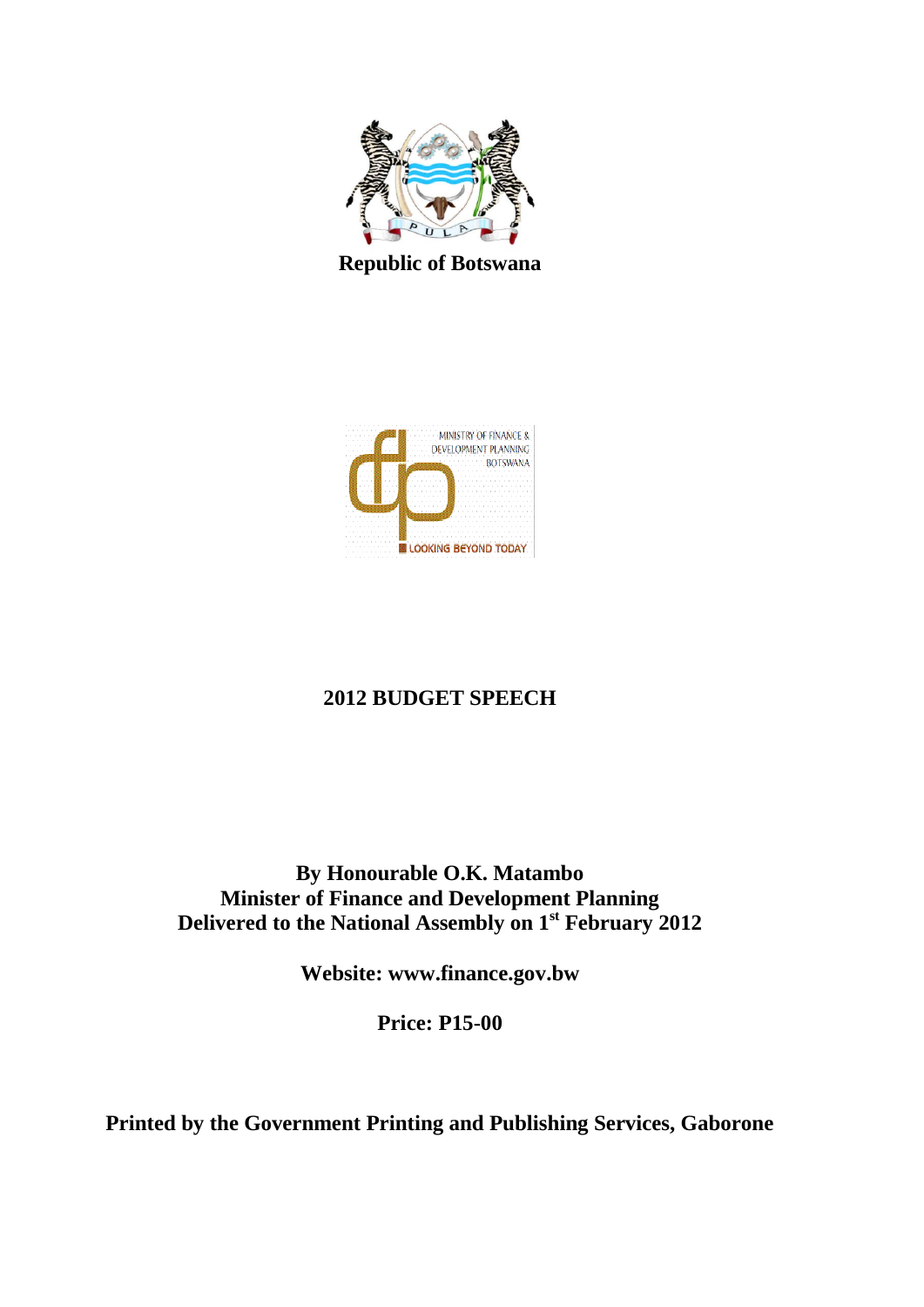# **Table of Contents**

| I.                     |                        |  |
|------------------------|------------------------|--|
| II.                    |                        |  |
|                        |                        |  |
|                        |                        |  |
| III.                   |                        |  |
|                        |                        |  |
|                        |                        |  |
|                        |                        |  |
|                        |                        |  |
|                        |                        |  |
|                        |                        |  |
|                        |                        |  |
|                        |                        |  |
|                        |                        |  |
|                        |                        |  |
|                        |                        |  |
|                        |                        |  |
|                        |                        |  |
|                        |                        |  |
|                        |                        |  |
| IV.                    |                        |  |
| $\mathbf{V}_{\bullet}$ |                        |  |
|                        |                        |  |
|                        |                        |  |
|                        |                        |  |
|                        |                        |  |
|                        |                        |  |
| VI.                    |                        |  |
| VII.                   |                        |  |
|                        | CONCLUSION 18<br>VIII. |  |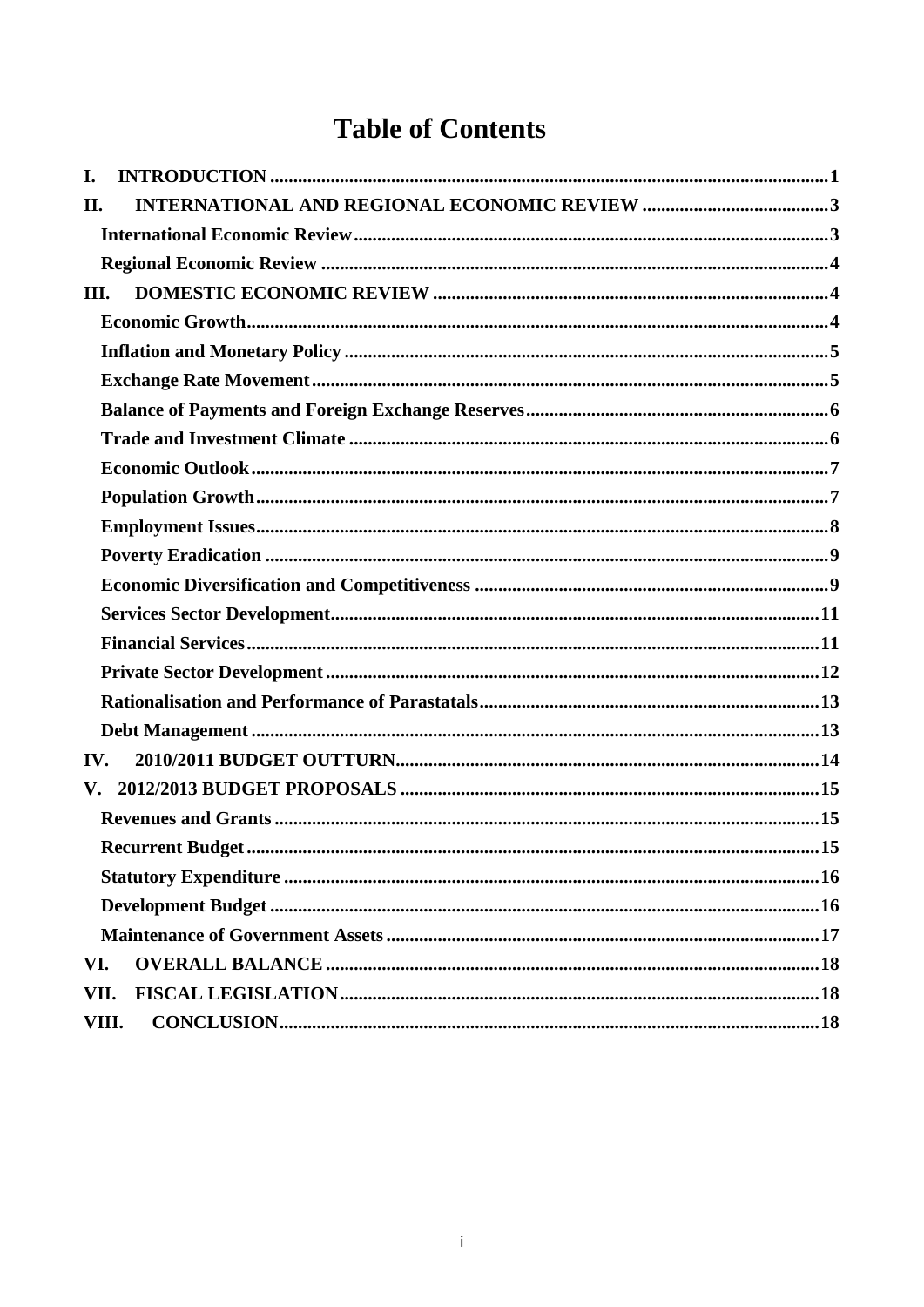# <span id="page-2-0"></span>**I. INTRODUCTION**

- 1. Madam Speaker, I have the honour this afternoon to present to the National Assembly budget proposals for the financial year 2012/2013.
- 2. Madam Speaker, in keeping with the principle of transparency in the preparation of the Budget, each year my Ministry prepares a Budget Strategy Paper whose aim is to set out the context of the budget for the coming financial year. The Budget Strategy Paper for 2012/13 was shared widely through the fora of Budget Dipitso in July and August 2011. Besides the Budget Dipitso for Members of Parliament and general stakeholders, which included amongst others, trade unions, private sector, academia, and news media, the 2011 consultation was extended to Local Authorities and Ntlo Ya Dikgosi, specifically because of their roles as representatives of various groups of Batswana in both the rural and urban areas.
- 3. The economic situation in which we currently find ourselves dictates that we must operate within a severely constrained budget to satisfy the diverse needs of our society. Wide consultation is important for creating a common understanding of the issues. Every part of Government must ensure that available resources are allocated and used efficiently and effectively. To further facilitate this common understanding, the 2012/13 Budget Strategy Paper gave an overview of the performance of key economic variables, the fiscal strategy and budget priorities. A webpage is available on my Ministry's website [\(www.finance.gov.bw\)](http://www.finance.gov.bw/). The Strategy Paper and all related documents are freely accessible to the general public with an option for online interaction with my Ministry staff.
- 4. Government's priorities for the 2012/13 budget continue to focus on service delivery and maintenance of existing infrastructure, while completing on-going projects such as energy generation, dams, roads and self-liquidating projects with high rates of return. These priority areas are expected to improve efficiency, create employment opportunities and foster private sector growth. I need to point out that all this is to be achieved against the backdrop of a constrained external trade and global competitiveness, prospects of declining revenues from current sources, the need to contain debt within sustainable levels, and the overall objective of balancing the budget for the 2012/13 financial year.
- 5. Madam Speaker, central to Government's fiscal strategy is our long-standing commitment to balance the budget in 2012/13, and return to modest surpluses thereafter. In order to achieve this, total expenditure in the coming financial year should not exceed revenues. Government must focus spending on high priority and high return activities, scale down spending on low return activities or programmes, and increase productivity in the delivery of Government services. Over the coming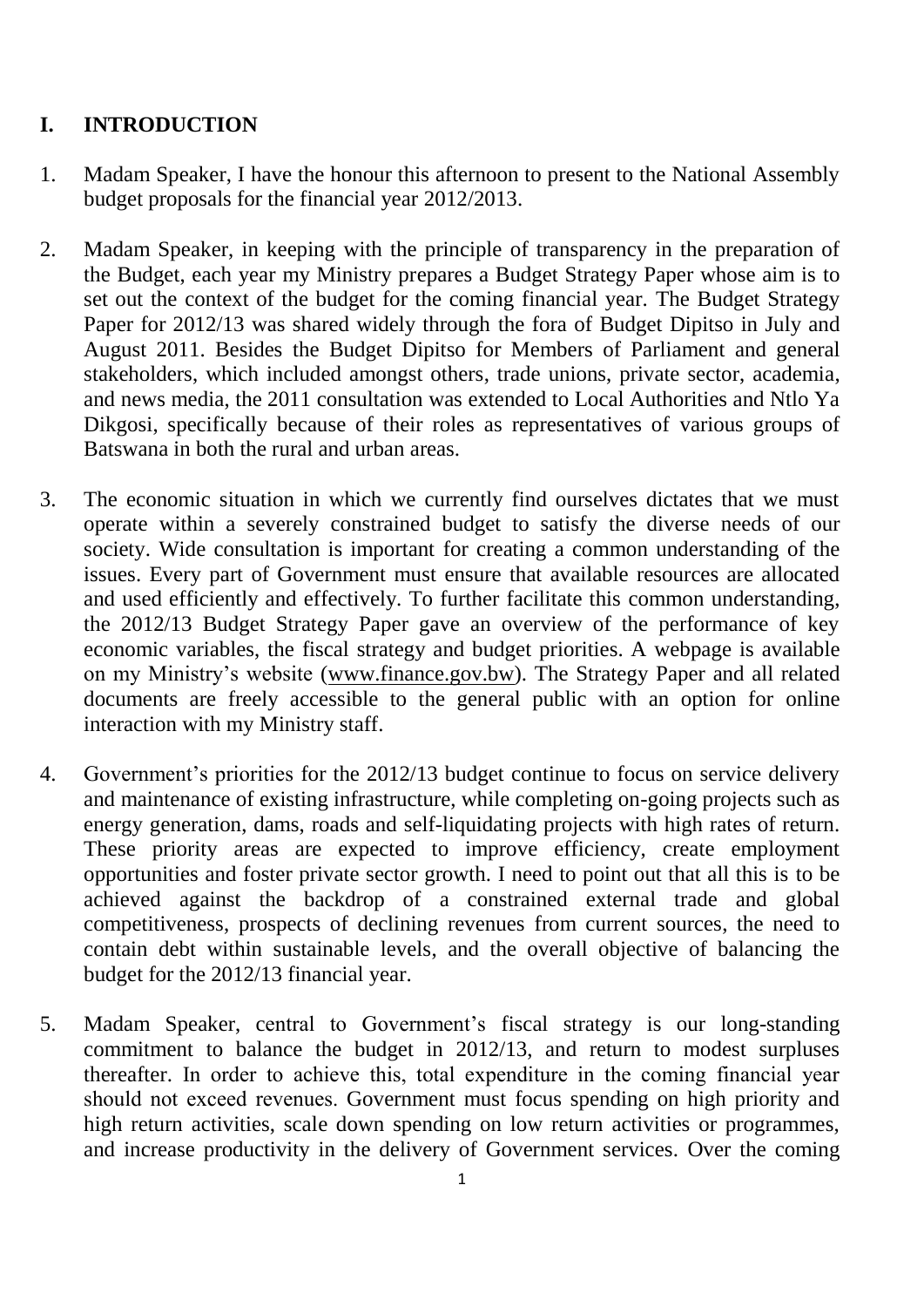years, as revenue from traditional sources declines, an efficient revenue collection system that sustains Government expenditure in line with overall Government revenue will be critical.

- 6. The reform of the company tax system introduced last year is expected to enhance compliance and have a positive effect on total revenue. Further, as a way of soliciting ideas on how to enhance our revenue base, in December 2011, my Ministry ran two Revenue Dipitso, one for Members of Parliament, and another for all Ministries and other key stakeholders which among others included, Botswana Confederation of Commerce, Industry and Manpower; Botswana Council of Non - Governmental Organisations; and University of Botswana. Suggestions obtained from this consultation are an important part of the development of Government's strategy for broadening the revenue base. In doing so, we need to be careful that any additional tax reforms and incentives do not adversely affect fiscal sustainability.
- 7. Madam Speaker, lately, there has been growing concern that the United States of America (USA) and some countries in Europe, which are facing unsustainable debt levels, may lead the world economy into a double-dip recession. Should this occur, global demand particularly for luxury commodities like diamonds would fall. As a result of our high dependence on international markets, Botswana is vulnerable to any slow-down in global demand. Prudent policy choices that promote efficiency in the use of available resources as well as those that enhance development of alternative sources of revenue are therefore necessary.
- 8. There are several alternatives from which we can obtain additional funds for development spending. Some of these include: increasing taxes; borrowing from both domestic and external financial markets; sale of public assets; and depletion of Government savings or reserves. Increasing taxes has the effect of eroding disposable income, and thus making the taxpayers and investors worse off. Borrowing beyond a sustainable limit, and sale of assets, have the potential of leading the country towards insolvency and loss of credit worthiness, as has been the case lately in some parts of the Euro area. Similarly, depletion of savings would leave the country vulnerable to future shocks without the ability to cushion the impact as was possible in the past recession. Hence as a nation, we need to live within our available means, undertaking only those additional development initiatives which enhance economic growth. To this end, let me take this opportunity to inform this Honourable House that, we are almost half-way through the NDP 10 plan period, and the Mid-Term Review is scheduled to start in April 2012. This review will give us an opportunity to revise the priorities and budget allocations in light of current and future needs of our society. It is therefore vital that we all take a keen interest in the review process in order to guide development initiatives in our economy.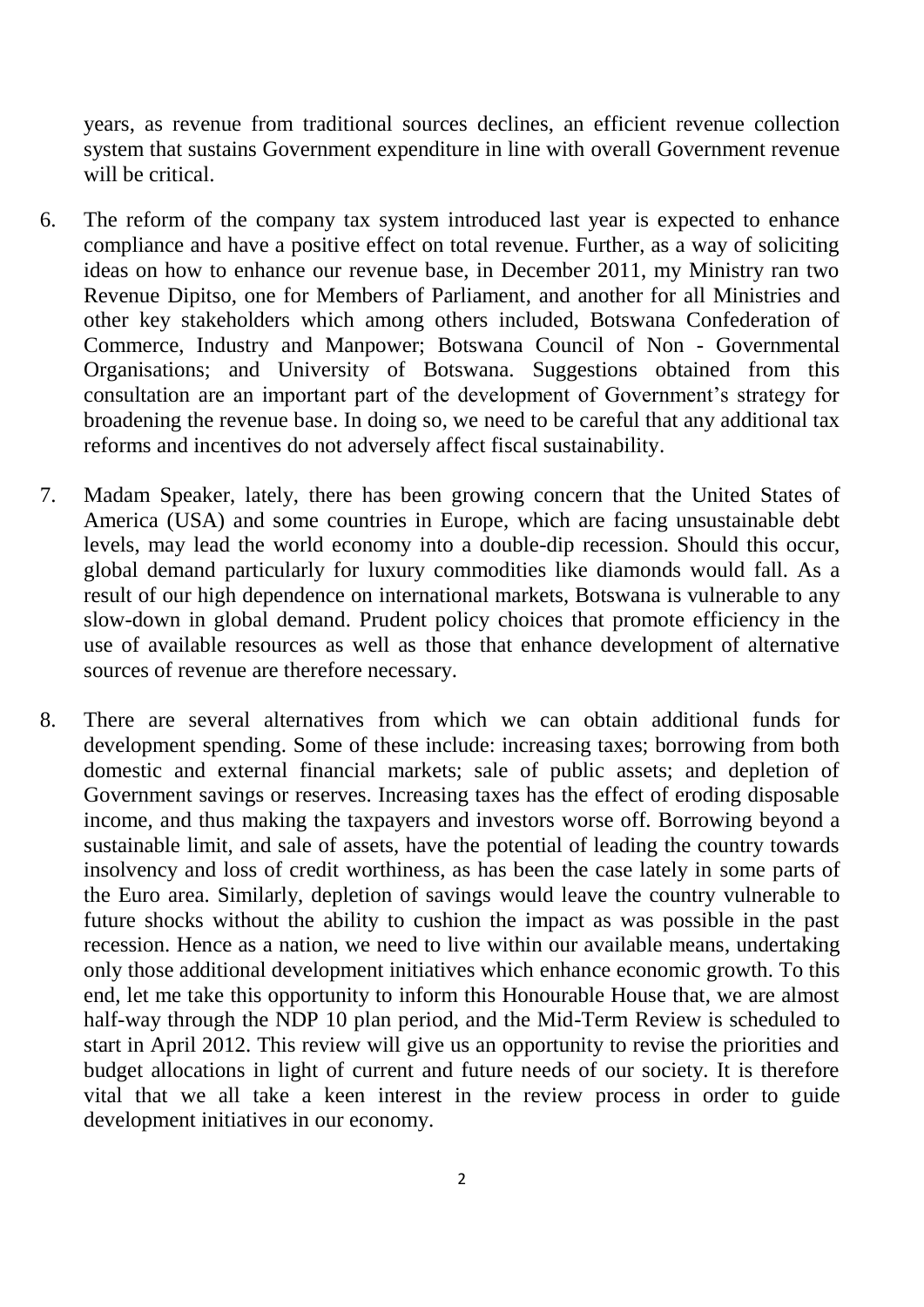## <span id="page-4-0"></span>**II. INTERNATIONAL AND REGIONAL ECONOMIC REVIEW**

## <span id="page-4-1"></span>**International Economic Review**

- 9. Madam Speaker, the global economy, which at the beginning of 2011 was on a path towards recovery, is now increasingly faced with uncertainties due to substantial sovereign debt in a number of advanced economies, especially the USA and parts of the Euro area. What is happening in these countries has profound implications for our economy because most of our revenue comes directly or indirectly from international trade. Any slowdown in the economic activity in advanced economies will affect us negatively as well. Already we are beginning to experience the negative effects of this slow down, particularly with the sale of diamonds, and I will come back to this issue later.
- 10. In the International Monetary Fund's World Economic Outlook of September 2011 the projection of real economic growth for the global economy have been revised downwards to 4 percent for both 2011 and 2012, from earlier projections in the range of 4.3 percent to 4.5 percent. For the major advanced economies the projection for 2011 issued in September was 1.6 percent, considerably down from the rate of 3.1 percent achieved in 2010. Consequently, prospects for emerging and developing economies that depend on exports to the major advanced economies have now become less certain.
- 11. For Sub-Saharan Africa, growth for 2011 was projected to decline marginally from 5.4 percent in 2010 to 5.2 percent in 2011, and to increase to 5.8 percent in 2012. However, the IMF has noted that the debt overhang in the Euro area was threatening to slow down global growth even further.
- 12. The IMF announced last week that the last year's growth projections for 2012 have been reduced in the case of the Euro area from 1.1 percent to -0.5 percent, and from 2.3 percent to 1.7 percent for Japan, while the expected US growth rate is unchanged at a subdued 1.8 percent. The IMF's update also warned of the possibility of even greater reductions. With such low or negative growth rates in the major industrial countries, which are the principal international markets for our exports, the downside risks for our own growth have increased substantially. It is evident that we must adjust our own spending plans accordingly.
- 13. The volume of world trade in goods and services, which in 2010 had started reversing the sharp drop of 2009, was projected last September to grow by 5.8 percent in 2012. Consumer price inflation for advanced economies is expected to decline to 1.4 percent during 2012. The good news is that while growth prospects may be constrained as we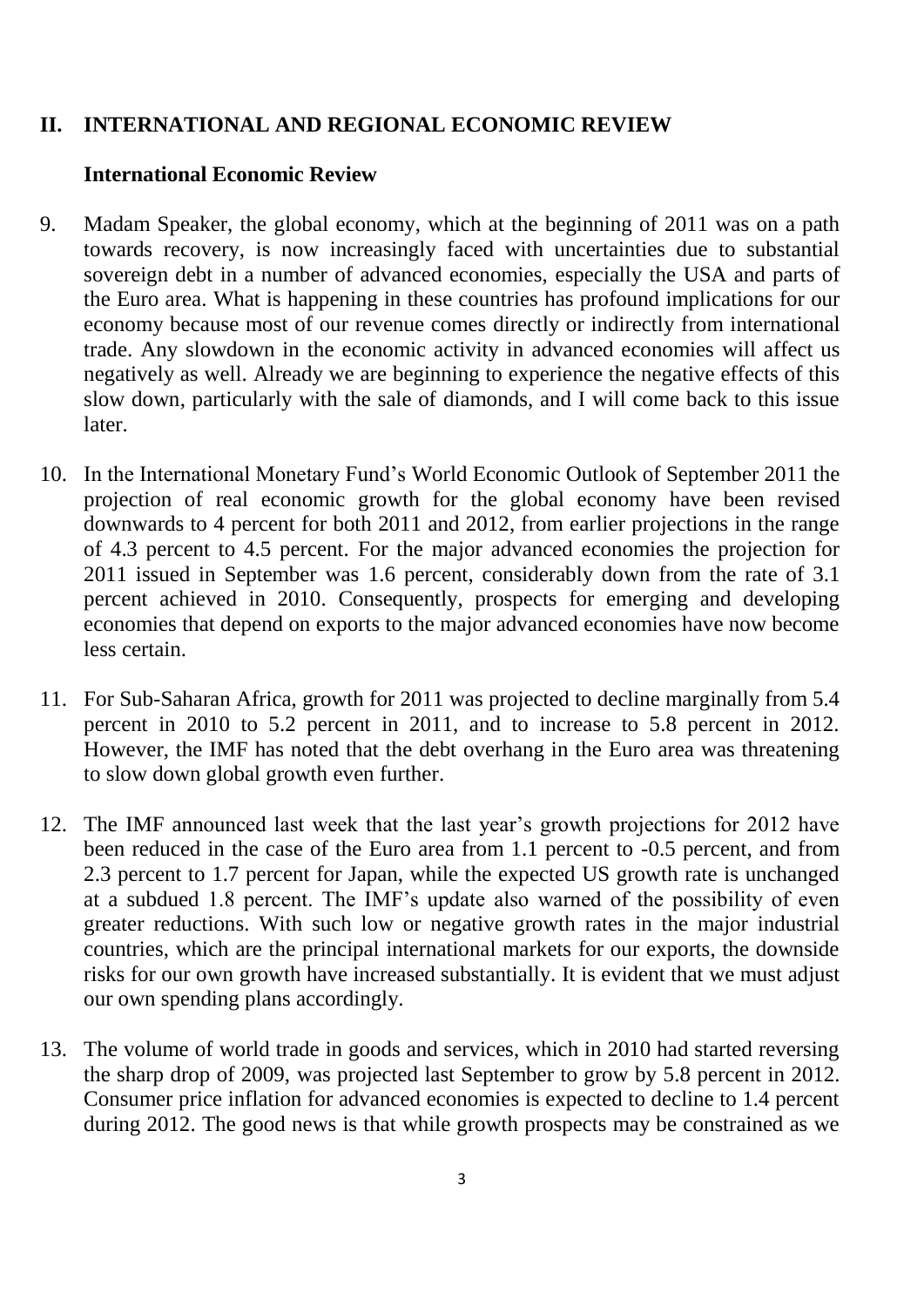move into 2012, pressure from imported inflation into the domestic economy is expected to be minimal.

### <span id="page-5-0"></span>**Regional Economic Review**

- 14. Madam Speaker, regional integration, market liberalisation and overall economic growth, particularly within the Southern African Development Community (SADC) are critical for enhancing Botswana's effort towards moving from "factor driven" growth, based on mineral exports, towards a more diversified and "efficiency driven" growth. It is, therefore, encouraging to note that generally SADC Member States experienced satisfactory economic performance in 2010 and 2011. Further, the medium term prospects indicate that the region is expected to register economic growth of 5.6 percent in 2012. Such positive growth increases prospects for regional trade and opens up a widow of opportunity for Batswana to invest more in exportoriented goods and services.
- 15. Meanwhile, efforts are continuing to consolidate the SADC Free Trade Area in order to move towards a Customs Union. The immediate focus of SADC is a review of the rules of origin; completion of tariff reductions for selected products; removal of Non-Tariff Barriers; and developing a mechanism to assist Member States that are not yet in the Free Trade Area to participate therein. Other areas to be addressed include the issue of overlapping memberships where some countries are members of more than one regional organisation. Progress achieved in these areas would determine when negotiations towards the establishment of a SADC Customs Union would commence.

## <span id="page-5-1"></span>**III. DOMESTIC ECONOMIC REVIEW**

#### <span id="page-5-2"></span>**Economic Growth**

- 16. Madam Speaker, the latest data available from Statistics Botswana indicate that through the third quarter of 2011 most sectors contributed positively to the overall GDP growth. In real terms, GDP growth in the third quarter of 2011 was 7.8 percent compared to a growth rate of 12.5 percent recorded during the same period in 2010. The Construction sector, which had benefitted from the stimulus response to the recession, recorded a real growth rate of 24.3 percent while manufacturing, which had declined slightly during the recession, recorded strong real growth of 13.8 percent. Over the same period real GDP in the mining sector grew by 9.7 percent.
- 17. Agriculture, which had been adversely affected by the outbreak of Foot and Mouth Disease (FMD) during the first half of 2011, recorded a year-on-year growth rate of 10.1 percent in the third quarter of 2011. As a measure to reduce persistent outbreaks of FMD, Government has entered into joint cooperation initiatives with neighbouring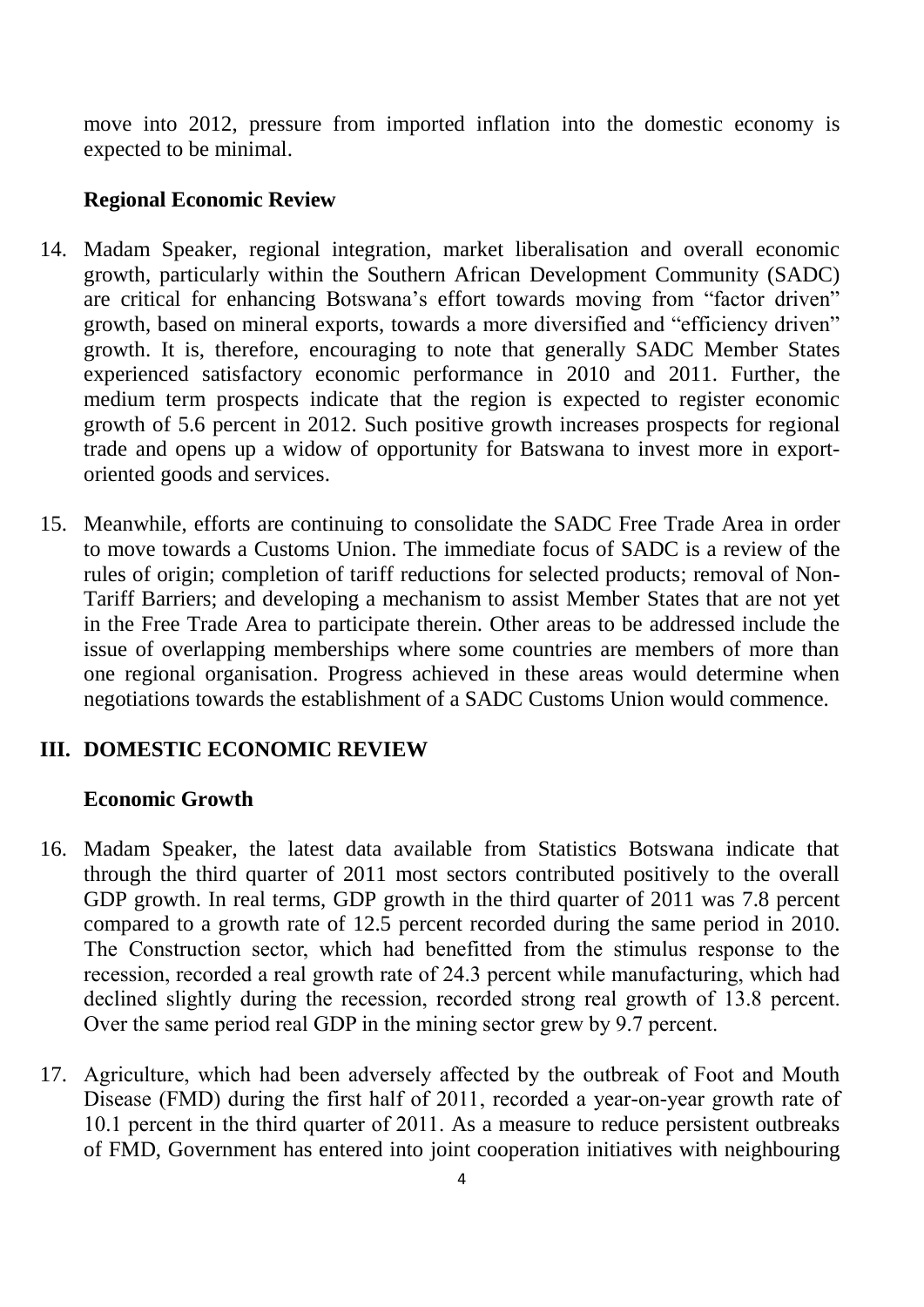countries to control trans-boundary animal diseases along our common borders. Such arrangements are expected to bolster trade within this sector particularly by allowing for continued beef export to the European market.

18. Overall growth in the non-mining sectors excluding government remained strong, reaching 8.9 percent in the 12 months to September 2011. Since we have very little control over international markets for our minerals, sustained growth in the nonmining sectors is critical in driving overall economic growth and diversification going forward. There is need, therefore, to create a conducive environment that enhances efficiency and effectiveness of these sectors.

## <span id="page-6-0"></span>**Inflation and Monetary Policy**

- 19. Madam Speaker, domestic inflation rose from 7.4 percent in December 2010 to 9.2 percent in December 2011, remaining above the Bank of Botswana's objective range of 3 to 6 percent. The higher inflation was mostly due to the impact of the increase in some administered prices, namely public transport fares, electricity tariffs and fuel prices.
- 20. In contrast, the influence of domestic demand for goods and services on prices was modest. In the circumstances, and given the forecast decline in inflation in 2012, monetary policy was unchanged in 2011 and the Bank Rate was maintained at 9.5 percent.

#### <span id="page-6-1"></span>**Exchange Rate Movement**

- 21. Madam Speaker, the crawling peg exchange rate mechanism introduced in May 2005 continues to ensure a stable real effective exchange rate of the Pula against a basket of currencies of major trading partners, comprising the IMF's Special Drawing Rights and the South African Rand. Prior to 2005, the response to exchange rate misalignment was undertaken after a long time and involved large adjustments. Such periodic adjustments undermined predictability of macroeconomic policies. The crawling peg arrangement is therefore an improvement over the less transparent discrete adjustment used before. Under this arrangement, prospective changes in competitiveness are anticipated, and the exchange rate is set to adjust gradually to forestall the potential loss in competitiveness.
- 22. Consistent with the crawling peg exchange rate arrangement, the Pula depreciated in 2011. As a result, the trade-weighted exchange rate depreciated by 2.5 percent in the 12 months to December 2011, contributing to relative stability of the inflationadjusted exchange rate, which appreciated by just under one percent over the same period.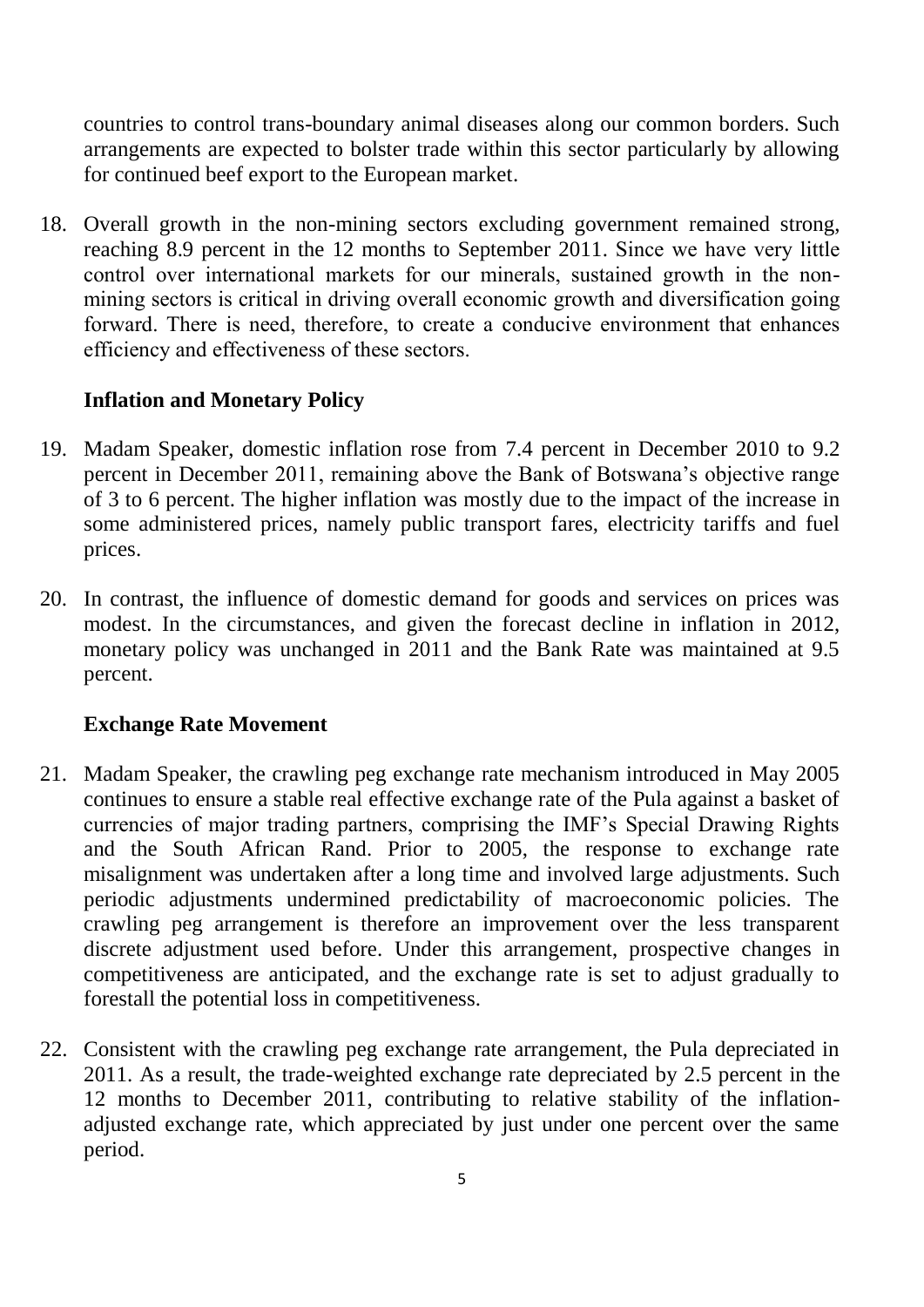23. Further, in the 12 months to December 2011, the Pula depreciated against major international currencies while it appreciated by 5.8 percent against the South African Rand. Overall depreciation of the Pula against the SDR was 13.8 percent.

## <span id="page-7-0"></span>**Balance of Payments and Foreign Exchange Reserves**

- 24. Madam Speaker, preliminary estimates of the current account of the balance of international payments for 2011 indicate a deficit of P2 billion, compared to a deficit of P5.1 billion in 2010. The smaller deficit for 2011 is largely due to recovery in the world diamond market and revenues from SACU. Preliminary estimates for the overall balance of international payments in 2011 show a positive balance of P4.3 billion, compared to a deficit of P6.5 billion for 2010.
- 25. As at the end of November 2011, the foreign exchange reserves stood at P61.7 billion, up by 20.4 percent from P50.8 billion in December 2010. The current reserves are equivalent to US\$8.3 billion and are enough to finance 18 months of imports of goods and services. The Government Investment Account, which represents that part of foreign reserves that belongs to Government, was P22.7 billion in November 2011 compared to P15.6 billion in the same month in the previous year, representing an increase of 45.5 percent. It is important that we continue building these reserves to provide for future uncertainties.

# <span id="page-7-1"></span>**Trade and Investment Climate**

- 26. Madam Speaker, the World Bank "Doing Business Report" investigates the practices that enhance business activity and those that constrain it. The latest report of 2011, rated Botswana third in Africa and  $52<sup>nd</sup>$  out of 183 countries surveyed. It reports challenges in the categories of: starting a business which still takes 10 procedures and 61 days; dealing with construction permits, with numerous procedures and taking 167 days to complete; and trading across borders, which is associated with high import and export costs. While Botswana is still rated the least corrupt country in Africa, these results pose a substantial challenge for all of us to devise strategies to improve the environment necessary for enhancing investment, competitiveness and economic diversification.
- 27. Further, trade and investment are very much a function of the prevailing domestic business environment. For 2011, Standard & Poor's and Moody's Investors Service have maintained the country's investment grade credit ratings, and in November 2011 Moody's changed the outlook on Botswana's sovereign ratings from negative to stable. The ratings reflect the continued confidence in the capacity and resolve of the Botswana authorities to maintain the good track record of efficient and prudent macroeconomic management and this should be sustained. Nevertheless, the agencies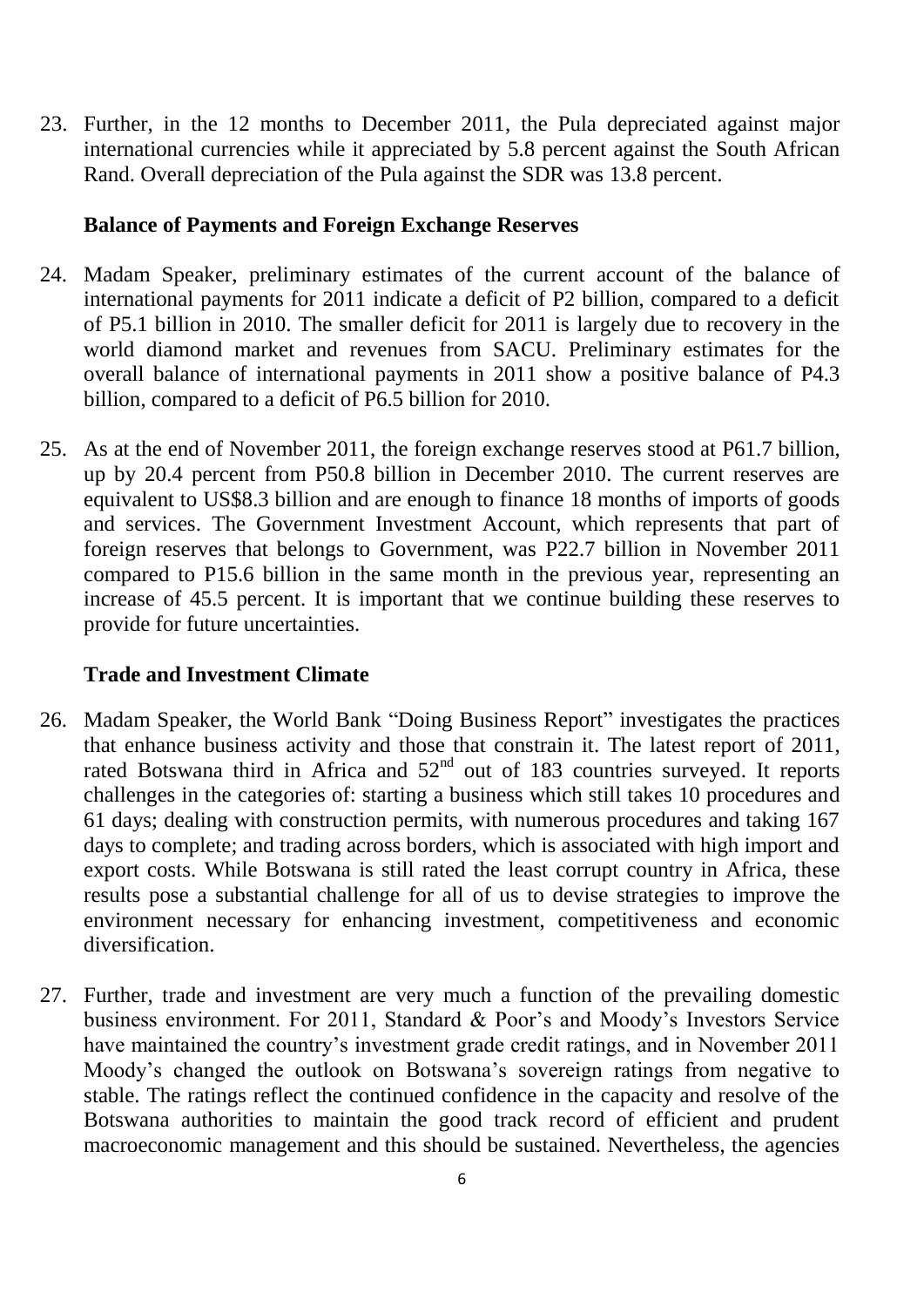continue to stress the importance of fiscal consolidation and implementation of economic diversification strategies within the shortest possible time and we need to take note of these observations as we make plans for our development initiatives.

## <span id="page-8-0"></span>**Economic Outlook**

- 28. Madam Speaker, 2011 started as a promising year with prospects of economic recovery led by the mining sector. However, the same year ended with mixed and uncertain prospects for 2012, centred once again around the mining sector particularly diamond sales. With sovereign debt rising and consumer confidence falling in some developed countries, the demand for diamonds has also taken a downturn. Between July and December 2011, for example, diamond sales fell by over 70 percent from US\$594.3 million to US\$160.3 million and there is no guarantee that this trend will be reversed in the near future unless the situation improves in the USA and the Euro area.
- 29. Current projections indicate that the volume of diamond sales in 2012 will be almost equal to those for 2011. Should this forecast come true, we will be forced to reprioritise our planned expenditure options both at national and individual household levels in light of a constrained budget and economic outlook. Further, should the global economy experience a double-dip recession, and given that the country is still in debt, quick and full recovery in the domestic economy might prove difficult, in which case, we all have to be prepared to make sacrifices.
- 30. Taking these factors into account the overall economy is expected to have grown in real terms by 5.1 percent in 2011, and led by the coming on stream of the Morupule "B" Power project is, projected to grow by 4.4 percent in 2012. Nominal GDP is expected to reach about P126 billion for financial year 2012/13 from P115 billion in 2011/12.
- 31. Even though the Botswana's economy has been showing signs of recovery, I need to point out that such a recovery is very fragile, with risks on both the global and domestic fronts. We should therefore continue to be efficient and effective with our spending in order to sustain the current level of expenditure and economic growth.

# <span id="page-8-1"></span>**Population Growth**

32. Preliminary results of the *2011 Population and Housing Census* indicate that our population has realised a growth rate of 1.9 percent between 2001 and 2011 from 1 680 863 to 2 038 228. Although this points to a population increasing at a diminishing growth rate, we still need to ensure that real income growth is sufficient to ensure a rising standard of living for the nation. Hence, as we make plans now and for the near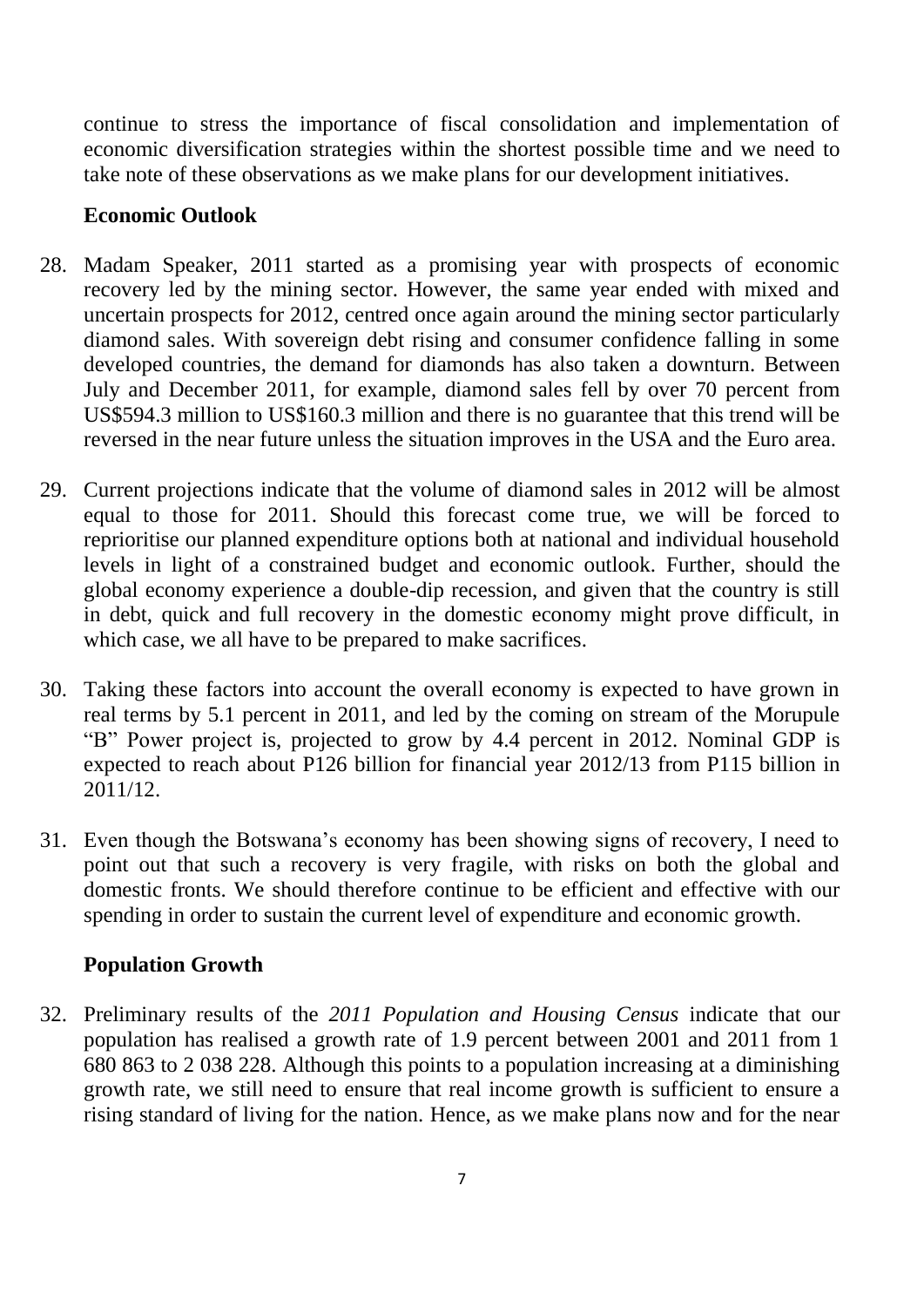future, population size, composition and distribution, will underpin decisions made on the type, level and distribution of economic activities within the country.

33. Further, the same *Census* indicates that, population density has risen between the 2001 and the 2011 Censuses, from 3 persons per square kilometre in 2001 to 3.5 persons per square kilometre in 2011. Notable is the increase in densities of districts with villages close to cities such as South East, Kgatleng, Kweneng and North East. This is possibly due to accommodation needs in cities and towns which cause people to turn to nearby villages. It also implies an increase in the demand for utilities and other services within these areas to cater for the increased population.

#### <span id="page-9-0"></span>**Employment Issues**

- 34. Madam Speaker, with a growing population and a slowdown in economic growth in recent years, unemployment continues to be stubbornly high. According to the results of the *Botswana Core Welfare Indicators (Poverty) Survey of 2009/10*, which were released in December 2011, the overall unemployment rate was estimated at 17.8 percent of the total labour force compared to 17.5 percent as indicated in the 2005/06 Labour Force Survey. Generally unemployment rate decreases with age, as those aged from 15 to 19 have the highest unemployment rate at 41.4 percent followed by those aged from 20 to 24 years at 34.0 percent.
- 35. At 17.8 percent, unemployment remains a substantial challenge for all. The fact that youth between the ages of 15 and 24 years are the most affected is even more worrisome. We must therefore continue to take measures to ensure that young people can look forward to being engaged in productive and sustainable economic activities. In this regard, let me reiterate the vision stated by His Excellency the President, in his State of the Nation Address in November 2011, that Government is committed to growing the economy and expanding job opportunities. As His Excellency stated, "Government has no greater priority than empowering our future by empowering the youth". This is the more reason why various programmes such as Youth Development Fund; Construction Industry Trust Fund; and Young Farmers Fund under CEDA, have been introduced to assist in creating more job opportunities, especially for the youth.
- 36. Madam Speaker, there has always been a concern that youth unemployment is fuelled by a mismatch between skills development and job market requirements. To facilitate employment opportunities there is need to ensure that the education system produces graduates of the right calibre for the domestic as well as the global job market. To this end, Government has made a budgetary provision to cater for practical skills and knowledge enhancing facilities such as computer laboratories and related equipment in secondary schools. The graduates' internship programme also provides skills and onthe-job learning experience for the youth. The Human Resource Development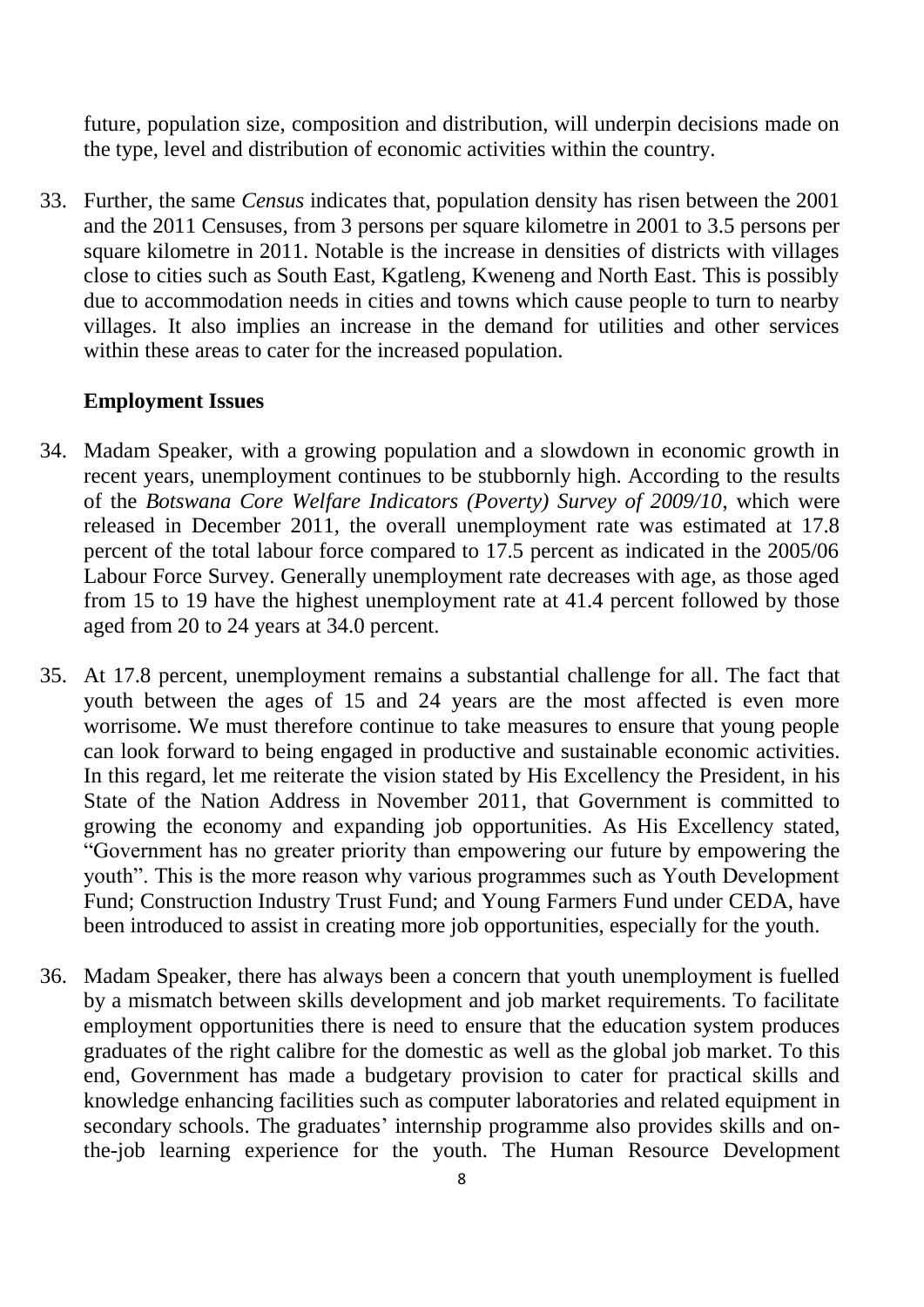Council, which will be operational in 2012, will also assist in laying down a foundation for enhancing skills development and improvement in the education and training system.

#### <span id="page-10-0"></span>**Poverty Eradication**

- 37. Madam Speaker, Botswana has made commendable strides towards reducing abject poverty. Results of the *Botswana Core Welfare Indicators (Poverty) Survey of 2009/10* indicate that the number of individuals falling below the Botswana Poverty Datum Line declined from 30.6 percent of the population in 2002/03 to 20.7 percent in 2009/10. The same Survey indicates that the national estimates for persons living below the internationally comparable measure of US\$1.25 per day dropped from 23.4 percent to 6.5 percent over the same period. This is a result of the combination of sustaining economic growth together with specific programmes and projects such as, Integrated Support Programme for Arable Agriculture Development (ISPAAD), Livestock Management and Infrastructure Development (LIMID), Ipelegeng and other poverty eradication programmes.
- 38. While Government does not encourage dependency, it will continue to support the poor and devise strategies for graduating them into various income generating activities. To be considered a truly compassionate and caring nation, we must be concerned that all citizens live a dignified life. It is in pursuit of this objective that Government has launched a robust poverty eradication programme which has placed food security at the top of the agenda. It is for the same reason that Government continues to spend a substantial amount of money on some of these programmes. Since 2010/11 to date for example, a total of P19.7 million has been spent on LIMID and over the past four years, P660 million has been spent on ISPAAD, while P278 million was spent on Ipelegeng during the 2010/11 financial year.
- 39. In addition to the budget allocation for the broad programmes aimed at addressing poverty, during 2012/13, P155 million under the development budget and P8 million under recurrent budget have specifically been allocated to the Poverty Eradication Programme. However, I need to point out that, for poverty eradication programmes to remain relevant and sustainable in the medium to long-term, continued effort to clearly target and periodically review them is critical. Efforts aimed at economic diversification and competitiveness also need to be intensified as these have the potential to create jobs and raise the standard of living for Batswana.

#### <span id="page-10-1"></span>**Economic Diversification and Competitiveness**

40. Madam Speaker, our National Development Plans have always emphasised the critical need to diversify the economy. Since independence, there has been rapid economic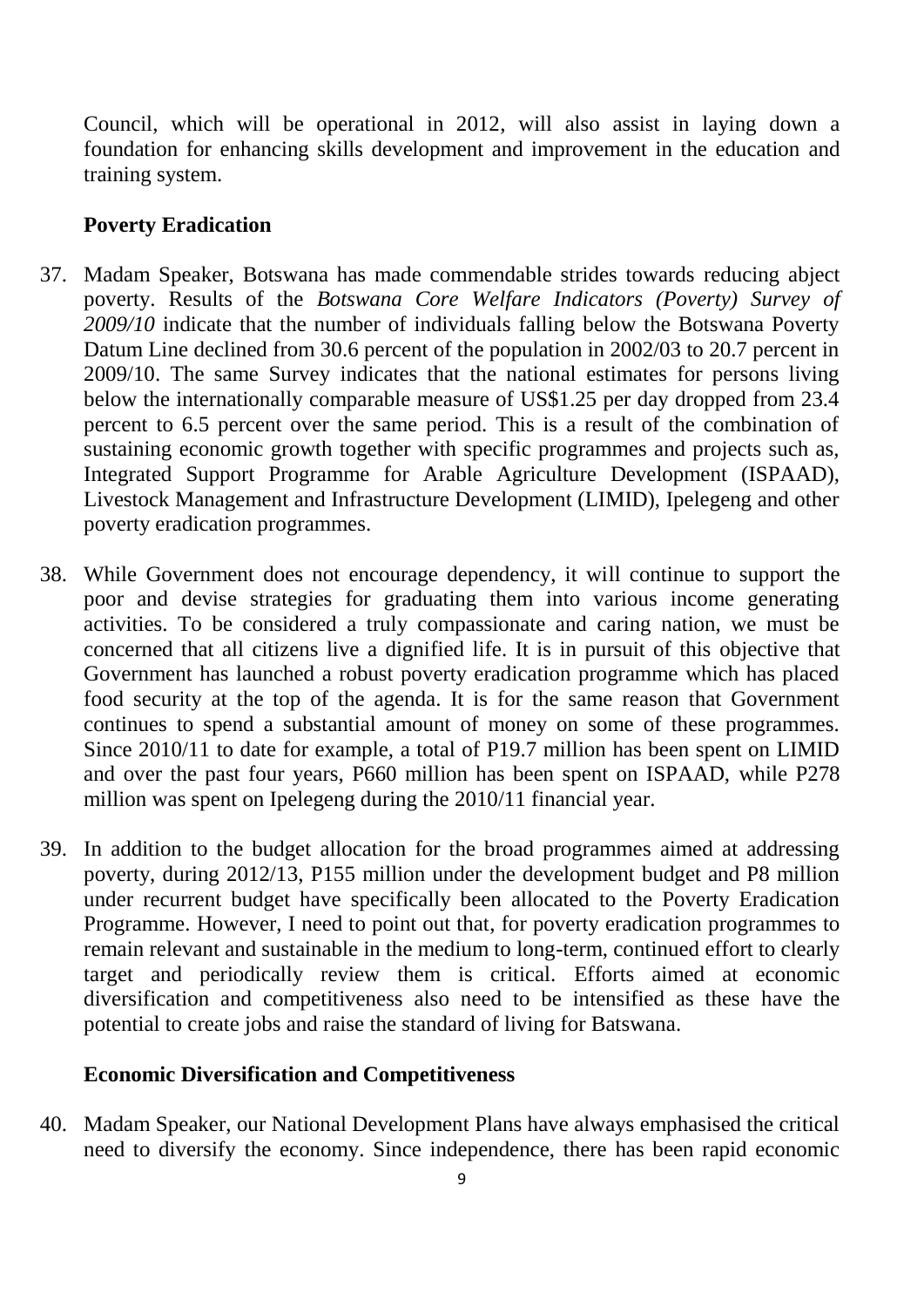growth and some achievement in terms of economic diversification accomplished largely by reinvesting the proceeds of high returns from the mineral sector into other sectors such as tourism, manufacturing and agriculture. However, we are increasingly becoming aware of the reality that, minerals are by nature an exhaustible commodity and thus cannot sustain current levels of economic growth for ever. Hence as we move forward, rather than simply pursue diversification as a goal in itself, the private sector, the parastatal sector, and Government must exercise the discipline of focusing expenditure on high return activities particularly in the non-mineral sector, as this is what is needed to sustain economic growth in future. The challenge today is to maintain that discipline as we search for new avenues for diversification.

- 41. The diversification of the economy will require increased productivity and support of nondiamond exports of goods and services in moving forward. The recently approved Economic Diversification Drive (EDD) Medium to Long-Term Strategy affirms Government's continued efforts to grow and diversify the economy. The EDD promotes production and consumption of local goods and services in order to develop local production capacity for future expansion into export markets. As part of the key institutional arrangements for the implementation of EDD, a National Economic Diversification Council was launched in September 2011. The mandate of the Council is to give strategic guidance and direction to EDD implementation.
- 42. In addition, Government continues to support individual sectors by promoting value addition and improving marketing arrangements, all of which are aimed at enhancing economic diversification. To reduce heavy reliance on the European market in the agricultural sector for example, efforts are being made to diversify and identify alternative markets. In this regard, the Botswana Meat Commission has started an initiative to help Batswana who want to sell their cattle outside the country.
- <span id="page-11-0"></span>43. While Botswana has had a positive rating in terms of economic freedom, there has been a decline in competitiveness as indicated by the rating of Botswana's business climate carried out by the World Economic Forum in its "Global Competitiveness Report" of 2011. In the latest ranking by the World Economic Forum, Botswana is  $80<sup>th</sup>$  out of 142 countries rated, compared with  $76<sup>th</sup>$  out of 139 countries rated in the previous year. The indicators on which Botswana is relatively weak from the business point of view include: starting a business, staff hiring, redundancy costs, and internet access. These are matters that are high on Government's agenda as evidenced by the setting up of a Subcommittee of Cabinet to investigate ways of addressing these concerns. We therefore look forward to a considerable improvement on these indicators in the coming years.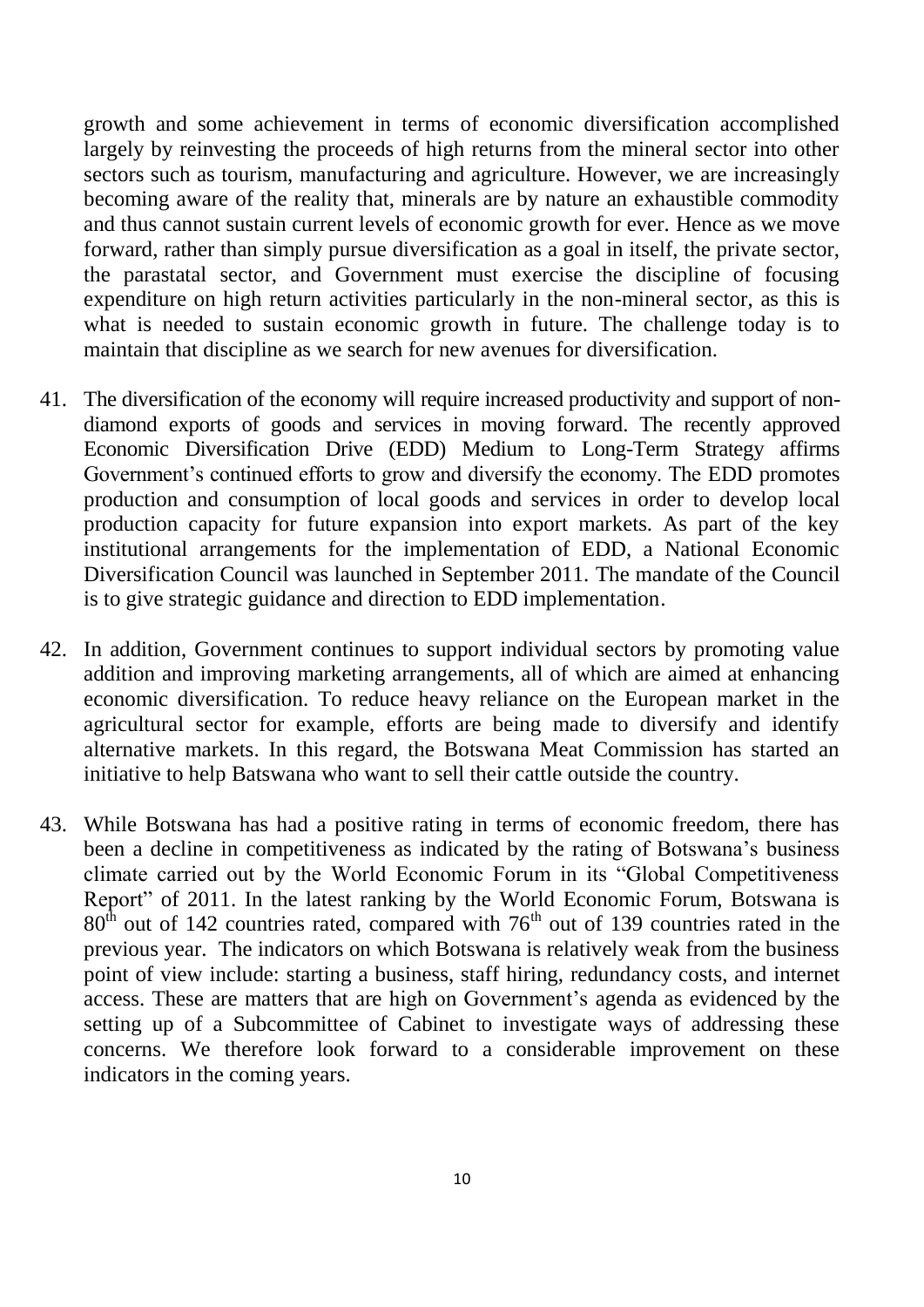#### **Services Sector Development**

- 44. Madam Speaker, as already mentioned, the World Economic Forum's "Global Competitiveness Report" of 2011 cites internet access as an issue that negatively affects Botswana's competitiveness. Through a robust ICT programme, Botswana is making efforts towards improving the services sector such that it becomes efficient, effective and sustainable from both economic and social points of view. Although connection to the eastern coast of Africa through the East African Submarine Cable System has been completed, internet service is still slow due to low carrying capacity of our domestic cable bandwidth. This is the reason why for the 2012/13 financial year, Government has allocated P50 million to upgrade the local bandwidth which will improve internet speed.
- 45. Similarly, to strengthen the country's transportation connectivity both internally and externally, Government is in the process of establishing an Integrated Transport Policy. Government is also developing a Dry Port Facility at Walvis Bay in Namibia. Upon completion, the facility will serve as an alternative gateway for Botswana to and from Europe, America and other destinations, thereby reducing the costs of trade between Botswana and the rest of the world. The facility is expected to be operational by the end of 2012/13 financial year.

## <span id="page-12-0"></span>**Financial Services**

- 46. Madam Speaker, during 2011 the banking sector continued to be stable and sound with adequate capital and liquidity levels, and good asset quality. The development of the capital market is a critical factor in making the private sector the engine of growth largely because the capital market provides access to long term capital which the banking sector is not able to supply due to the mismatch in the duration between sources of funding and lending for development purposes.
- 47. Of late, Botswana has seen a rapid development of the non-banking financial sector, and this is commendable as part of the country's economic diversification strategy. The Non-Bank Financial Institutions Regulatory Authority (NBFIRA) is the agency responsible for the supervision of financial institutions other than banks, including insurance companies, pension fund operations, capital markets, and micro-lenders. As of September 30, 2011, the financial institutions under NBFIRA's supervision held P70.1 billion in financial assets. The Authority's responsibility is to ensure that the non-bank financial institutions do not engage in unsound or unprofessional practices, which might put their obligations to clients at risk. It is therefore critical to ensure that this Authority has the capacity to be effective in regulating the industry.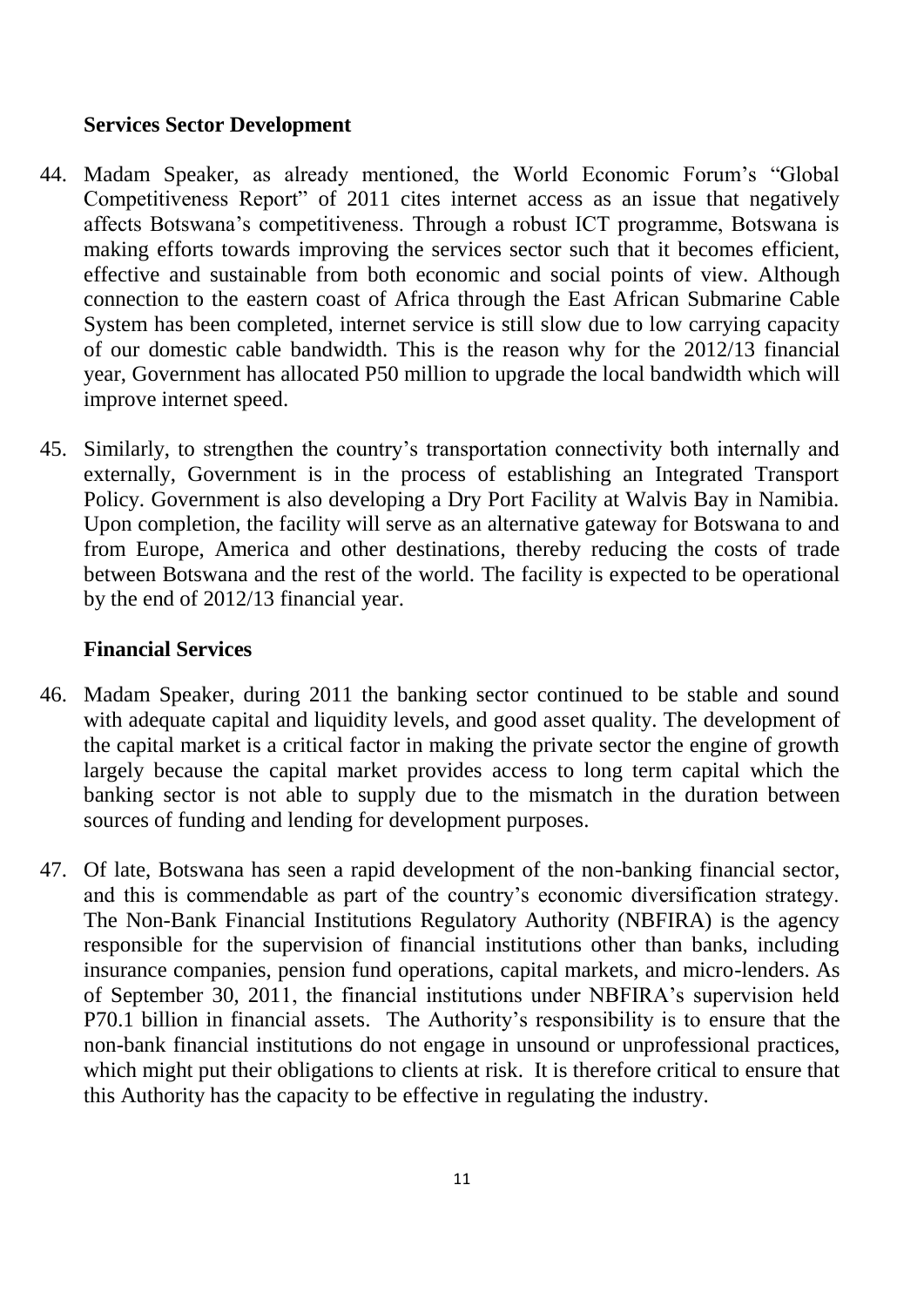48. To further facilitate the functions of NBFIRA, my Ministry is currently reviewing several pieces of legislation and drafting amendments to several laws which among others include a review of the Insurance Industry Act and the Retirement Funds Act and drafting amendment of the Collective Investment Undertakings Act. Such reviews and amendments are meant to increase the level of protection availed to customers and to create a more stable and certain environment in which service providers can offer their products.

### <span id="page-13-0"></span>**Private Sector Development**

- 49. Madam Speaker, Botswana's future growth can only be sustained through more rapid expansion of the private sector that is internationally competitive and integrated into the global economy. It has also been recognised that the continued dominance by Government in the economy is not consistent with sustainable economic growth. In this connection, a Privatisation Master Plan adopted in 2005 and aimed at identifying all public enterprises suitable for privatisation is being revised to among others, identify services and Public Enterprises that are suitable for outsourcing and divestiture during the period 2012 to 2017. The new Master Plan will be submitted for Cabinet approval in the first quarter of 2012/13.
- 50. NDP 10 set out a prudent strategy for ensuring fiscal sustainability while supporting private sector development. A central feature of the strategy is for Government to reduce its dominance by cutting Government expenditure as a share of GDP from 40 to 30 percent. The same view has been emphasised as an action item by the Botswana Business and Economic Advisory Council with the aim of reducing Government dominance in the economy. In this regard, Government expenditure and net lending has been reduced substantially from 45 percent of GDP in the 2008/09 financial year to 36.4 percent in 2011/12. This is expected to fall even further, to 33.2 percent in 2012/13. Continuing in this direction will reduce dominance by Government in the economy and at the same time create space for private sector investment and growth.
- <span id="page-13-1"></span>51. Government is also concerned that due to its dominance in economic activities, the public sector wage bill has escalated over time and is high compared to that of other comparable middle income countries and that it needs to be reduced. This can be achieved by reducing the size of the public sector, with functions and activities which are better carried out in a commercial environment being provided by the private sector. This is the reason why, Government has taken a deliberate decision to reduce each Ministry's wage bill by 5 percent each year for the next 3 years. In addition, the freeze on the creation of new posts will be maintained during 2012/13 financial year.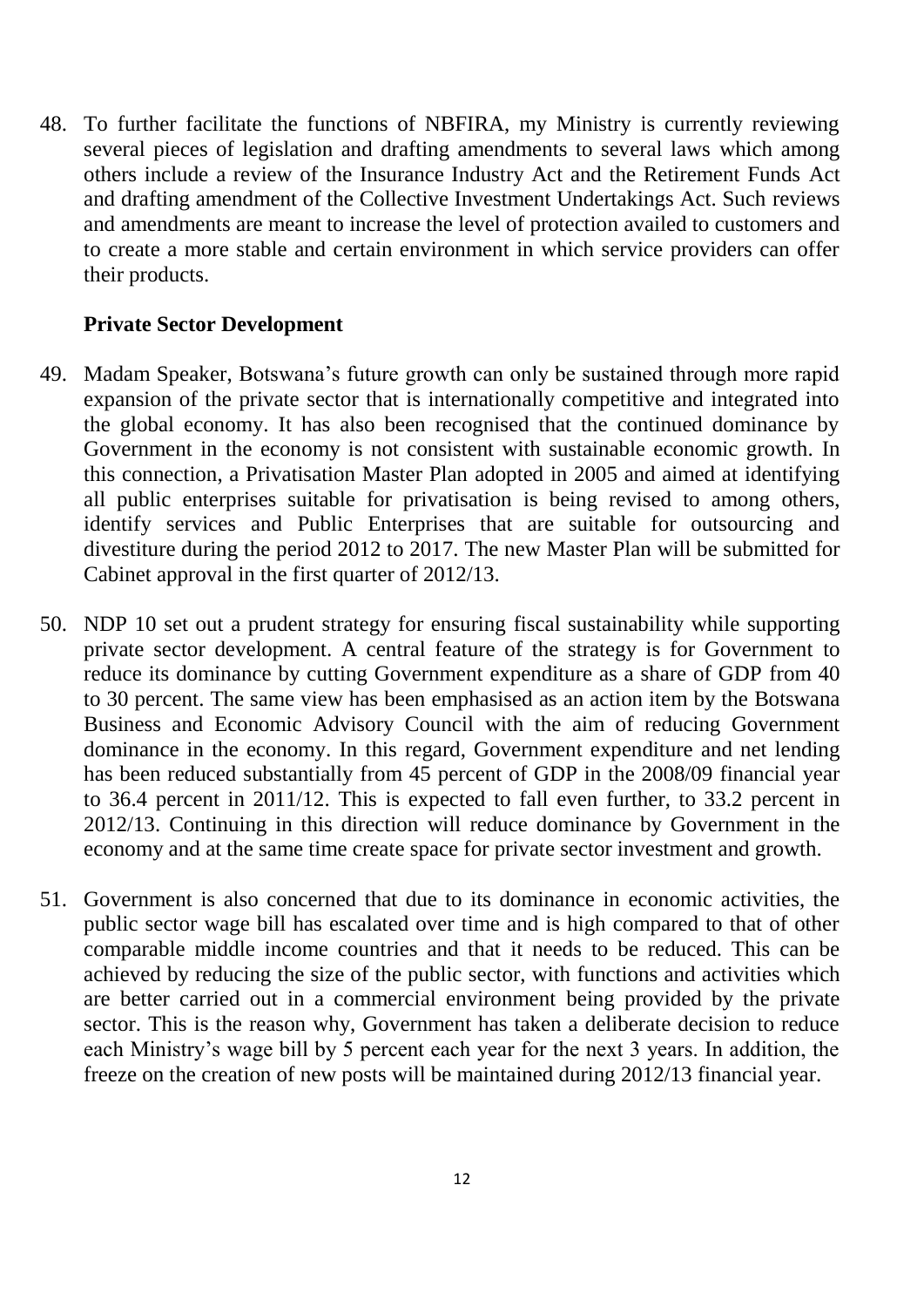#### **Rationalisation and Performance of Parastatals**

- 52. To further enhance growth of the private sector, maximise efficiencies and reduce overlaps, Government continues to privatise as well as merge some of its public enterprises. The merging of Botswana Technology Centre and Rural Industries Promotions Company for example is expected to make an annual saving of P9 million compared to the cost of current operations. This will be achieved mainly as a result of elimination of duplication of functions such as those relating to administration and management. Such savings are also expected with the merger of other institutions.
- 53. Madam Speaker, during the 2010/11 financial year, the majority of commercial public enterprises continued to perform satisfactorily. The total dividend paid to Government amounted to P107 million compared to P103 million in the previous financial year. The highest dividend was from Botswana Telecommunications Corporation amounting to P57 million, which is 20 percent higher than the dividend paid the previous year. Other public enterprises that were able to pay dividends include: Botswana Development Corporation which paid P28.7 million; National Development Bank which paid P12.3 million; Botswana Telecommunications Authority which paid P5.9 million; and Botswana Savings Bank which paid P3.2 million.

#### <span id="page-14-0"></span>**Debt Management**

- 54. Madam Speaker, over the years Government has financed major development projects by a combination of current revenues and debt, while recognising that total government spending, including debt servicing, must be kept in line with the longterm revenue prospects. As long as such Government investments generate sufficient income growth to permit servicing of the debt, the strategy will remain sustainable. The challenge is to maintain a level of fiscal discipline that neither restricts growth nor exposes the country to unsustainable debt.
- 55. Recent experience from some developed countries has shown us that if debt is not managed properly, it can escalate and lead to economic and political turmoil. Fortunately for us, the statutory cap on debt, set at 40 percent of GDP, 20 percent external and 20 percent domestic borrowing has assisted the country in maintaining low and sustainable debt levels. However, following the full drawdown of the budget support loan secured from the African Development Bank, the external debt to GDP ratio increased substantially from 3 percent at the end of financial year 2008/09 to 16.5 percent at the end of the 2011/12 financial year. The external debt to GDP ratio for 2012/13 is anticipated to be15.9 percent.
- 56. The domestic debt to GDP ratio, as at the end of 2010/11, stood at 7.0 percent and it is estimated to increase to 7.4 percent by the end of 2012/13. As we are approaching the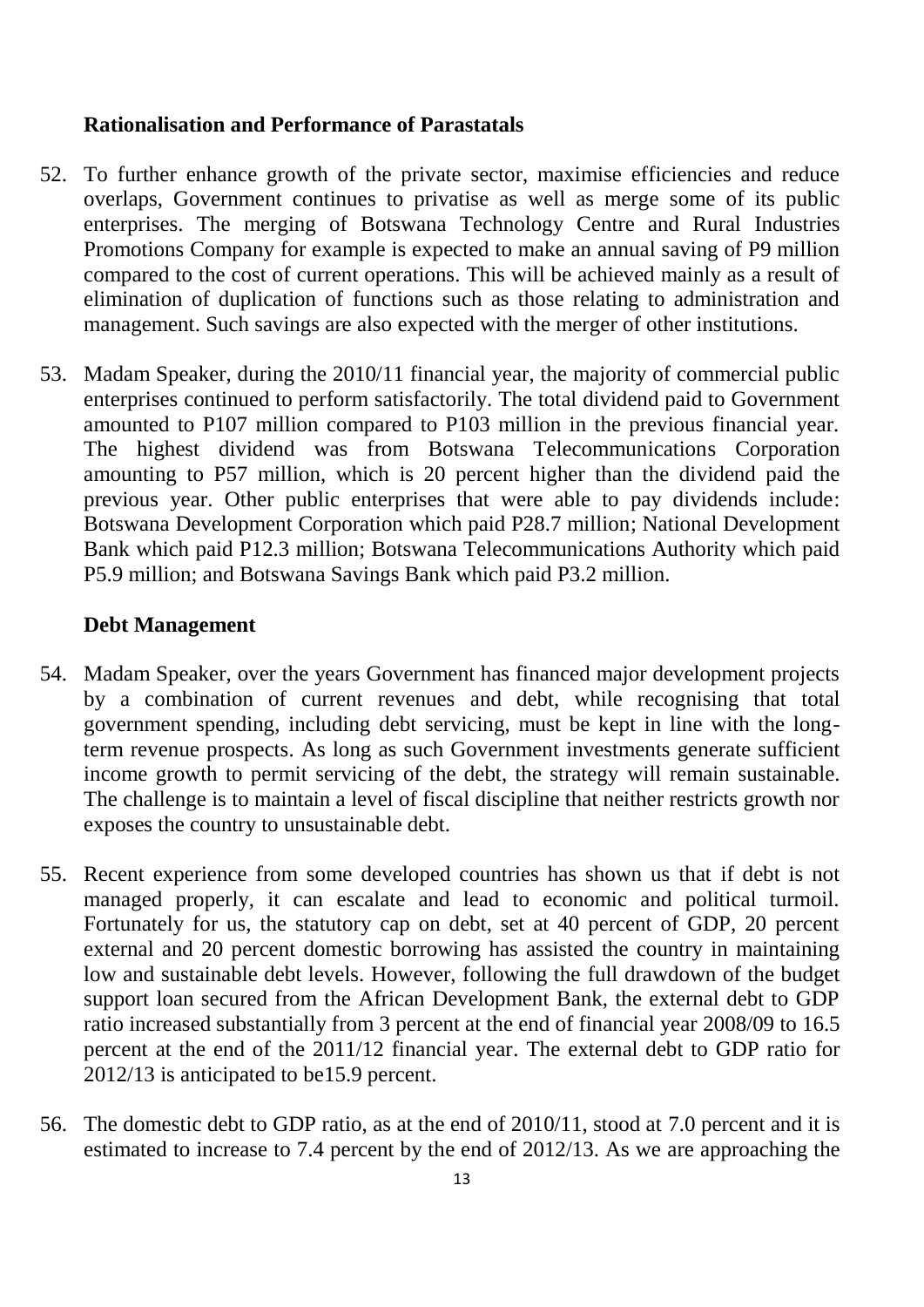20 percent limit for external debt, in the future domestic borrowing and guarantees are expected to play a more important role than external borrowing, in financing major capital projects that cannot be financed out of the current revenues.

## <span id="page-15-0"></span>**IV. 2010/2011 BUDGET OUTTURN**

- 57. Madam Speaker, though we continued to experience budget deficits, the budget outturn for the 2010/11 financial year was a lower overall deficit of P6.51 billion, compared to the estimated deficit of P10.22 billion in the revised budget estimates for that year. This was due to a combination of more than anticipated revenue earnings and significant under-spending of the total budget.
- 58. Total revenues and grants amounted to P31.91 billion, which was higher than the estimated P30.29 billion in the revised budget estimates, by P1.62 billion. The additional revenue is mainly accounted for by Mineral revenue with an increase of P2.74 billion, followed by Non Mineral Income Tax revenue with an increase of P608 million. Customs and Excise revenue increased by P203 million over the revised budget due to the appreciation of the Rand against the Pula. The magnitude of increases was however reduced by decreases in: VAT revenue by P30.69 million; Other Property Income revenue by P105.95 million; Fees and Charges revenue by P557 million; and Sale of Property revenue by P1.1 billion.
- 59. Total expenditure and net lending amounted to P38.42 billion compared to P40.51 billion in the revised budget representing an under spending of P2.09 billion or about 5.2 percent. Out of this total, recurrent expenditure amounted to P27.09 billion compared to P27.22 billion in the revised estimates, representing an under spending of P134 million. Development expenditure recorded P11.37 billion which was an under expenditure of P1.94 billion or 14.6 percent of P13.31 billion in the revised estimates.

## **2011/2012 REVISED BUDGET ESTIMATES**

- 60. Madam Speaker, I now turn to the revised budget estimates for financial year 2011/12. The original estimates for 2011/12 showed a deficit of P6.93 billion whilst the revised budget shows a lower deficit of P3.76 billion. The decrease in the deficit is mainly due to an increase of P3.9 billion in total revenue and grants.
- 61. The revised total expenditure and net lending for 2011/12 is estimated at P41.75 billion compared to P41.03 billion in the original budget. Total revenue and grants are estimated at P37.99 billion, compared to P34.10 billion in the original budget, with Mineral revenue being the largest share at 34.1 percent and the second largest source being customs and excise revenue at 22.2 percent.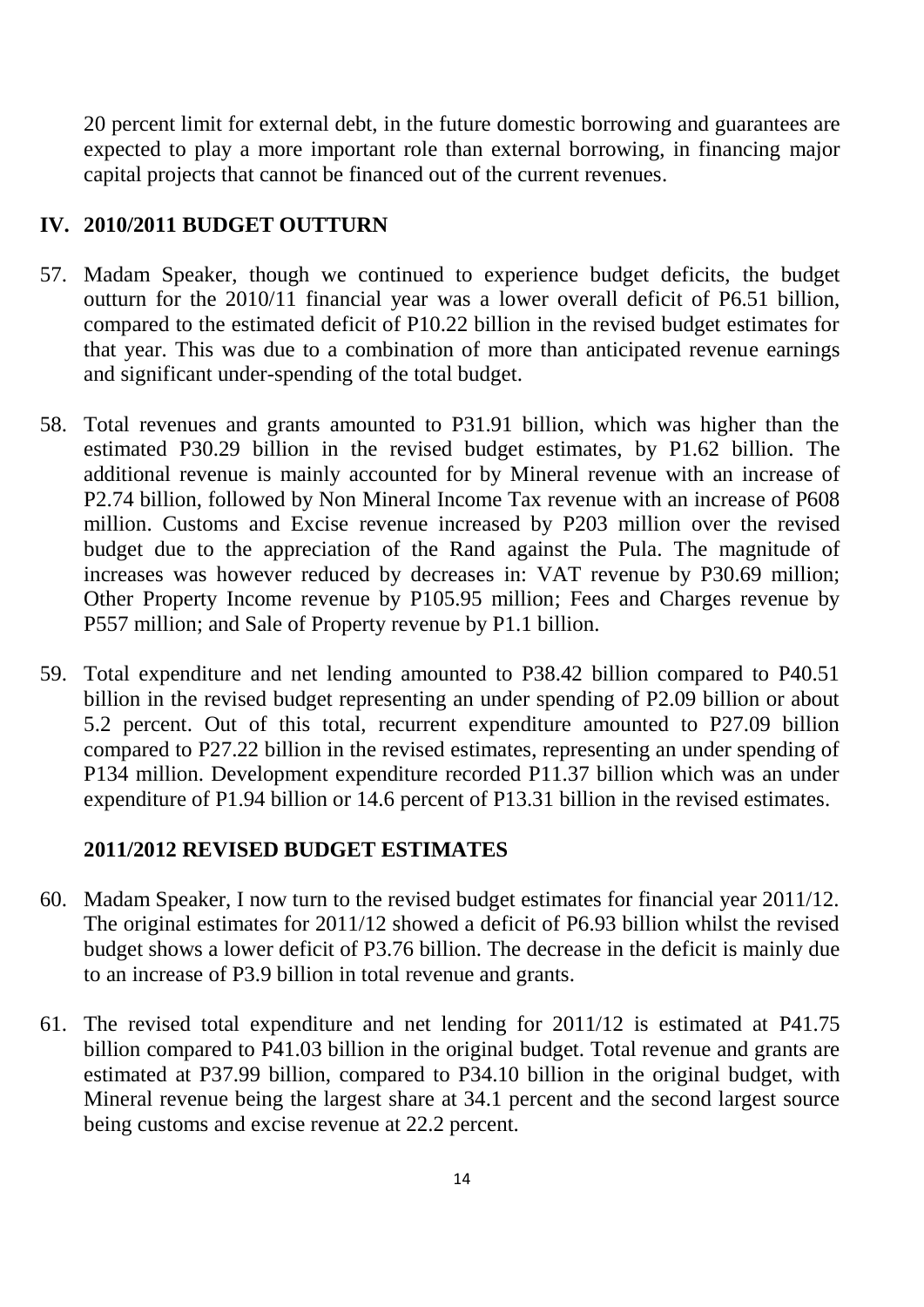## <span id="page-16-0"></span>**V. 2012/2013 BUDGET PROPOSALS**

62. Madam Speaker, to ensure that each year's Budget conveys a true picture of our fiscal stance and national priorities, it is important that all Government revenues, regardless of their source, be taken into account during the budgeting process and that expenditures should reflect national as opposed to sectoral or individual Ministerial priorities. To this end, during the 2012/13 budgeting process, my Ministry considered all balances and funds available under Government Special Funds and cash reserves of those Parastatals dependent on Government subventions, to ensure that these are used on national priority areas. Further, the various levies for government services such as water, power, education, agriculture which are subsidised should also be kept in line with costs of providing them. Similarly the commercial parastatals should continue paying dividends to Government as the shareholder.

#### <span id="page-16-1"></span>**Revenues and Grants**

- 63. Madam Speaker, total revenues and grants for 2012/13 financial year are estimated at P42.91 billion with Customs and Excise revenue contributing the largest share of 33.0 percent. It should be noted here that a substantial portion of the Customs and Excise revenue expected in 2012/13, approximately P2.48 billion, is on account of a once-off payment reflecting an under estimate of the amount owing to Botswana for 2010/11 financial year, and which may not be repeated again in subsequent years. Over the years since the initiation of the current funding formula, the simplified system of collecting duties and tax revenues within Southern African Customs Union has kept the collection costs under control and facilitated the movement of goods to the benefit of both producers and consumers within Member countries. Currently each country collects and shares customs revenue according to an agreed formula. Of late, Member States have entered into discussions about whether or not changes in the revenuesharing formula are warranted. I trust that any new agreements reached will not disadvantage any of the Member States.
- 64. The second largest source of total revenue and grants is Mineral revenue at 28.1 percent. Non-Mineral Income Taxes comes third at 18.1 percent while Value Added Tax comes fourth at 14 percent. The proposed total expenditure and net lending for 2012/13 is P41.76 billion representing a slight increase from P41.75 billion in the revised budget of 2011/12.

#### <span id="page-16-2"></span>**Recurrent Budget**

65. Madam Speaker, an amount of P34.01 billion is recommended to be appropriated from the Consolidated Fund to finance total Ministerial Recurrent, Constitutional and Statutory expenditures during the 2012/13 financial year. This represents an increase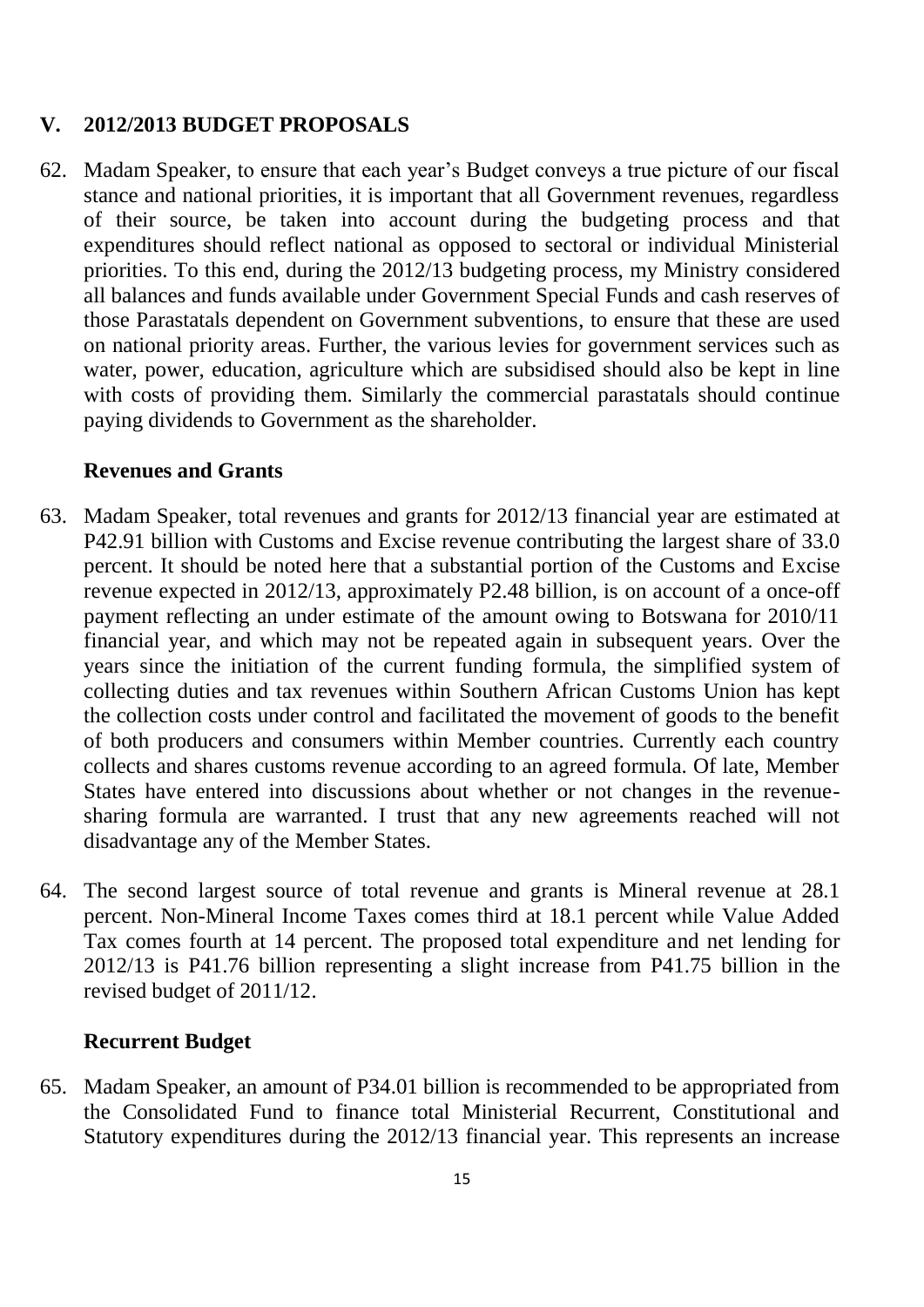of 3.15 percent over the revised budget of P32.97 billion for 2011/12 financial year*.* The increase is explained by the transfer of HIV/AIDS activities from the development budget of the National Aids Coordinating Agency to the recurrent budgets of the Ministries of Health and Local Government as well as the 3 percent salary adjustment effected in September, 2011. It is also explained by the 3 percent annual increment for Public Officers which will amount to an estimated P427.6 million during 2012/13 financial year. Out of the P34.01 billion, P28.49 billion is for Ministerial Recurrent budgets, while P5.52 billion is for statutory expenditure.

- 66. The Ministry of Education and Skills Development is allocated the largest share of 27.3 percent at P7.77 billion. This represents a reduction of the Ministry's budget from P8.75 billion in 2011/2012 due to the reduction in the provision for bursaries for postsecondary education, resulting from savings realized from the decrease in the number of students placed in foreign institutions. The Ministry of Local Government is allocated the second largest share of 15 percent at P4.27 billion, representing an increase of 12.5 percent as a result of the transfer of HIV/AIDS activities from NACA to this Ministry.
- 67. The Ministry of Health accounts for the third largest share of 14.6 percent at P4.17 billion also due to the transfer of HIV/AIDS activities from NACA to this Ministry. The fourth largest share of 14.0 percent at P3.99 billion is for the Ministry of Defence, Justice and Security. These four ministries account for 71 percent of the total ministerial recurrent budget, while the other ministries and departments share the remaining 29 percent.

#### <span id="page-17-0"></span>**Statutory Expenditure**

68. Madam Speaker, apart from individual Ministry provisions, Government must also provide for payments mandated by various statutes. The budget for Statutory Expenditure is P5.52 billion, an increase of 19.8 percent over the current year's provision of P4.61 billion. The major items under this category of expenditure is Public Debt service at P3.77 billion while other statutory expenditure items share the remaining P1.75 billion.

#### <span id="page-17-1"></span>**Development Budget**

69. Madam Speaker, as indicated in the Budget Strategy Paper for 2012/13, priority has been given to on-going projects, refurbishment of existing infrastructure, poverty eradication initiatives and projects aimed at reducing unemployment. The recommended development budget for the 2012/13 financial year is P10.06 billion.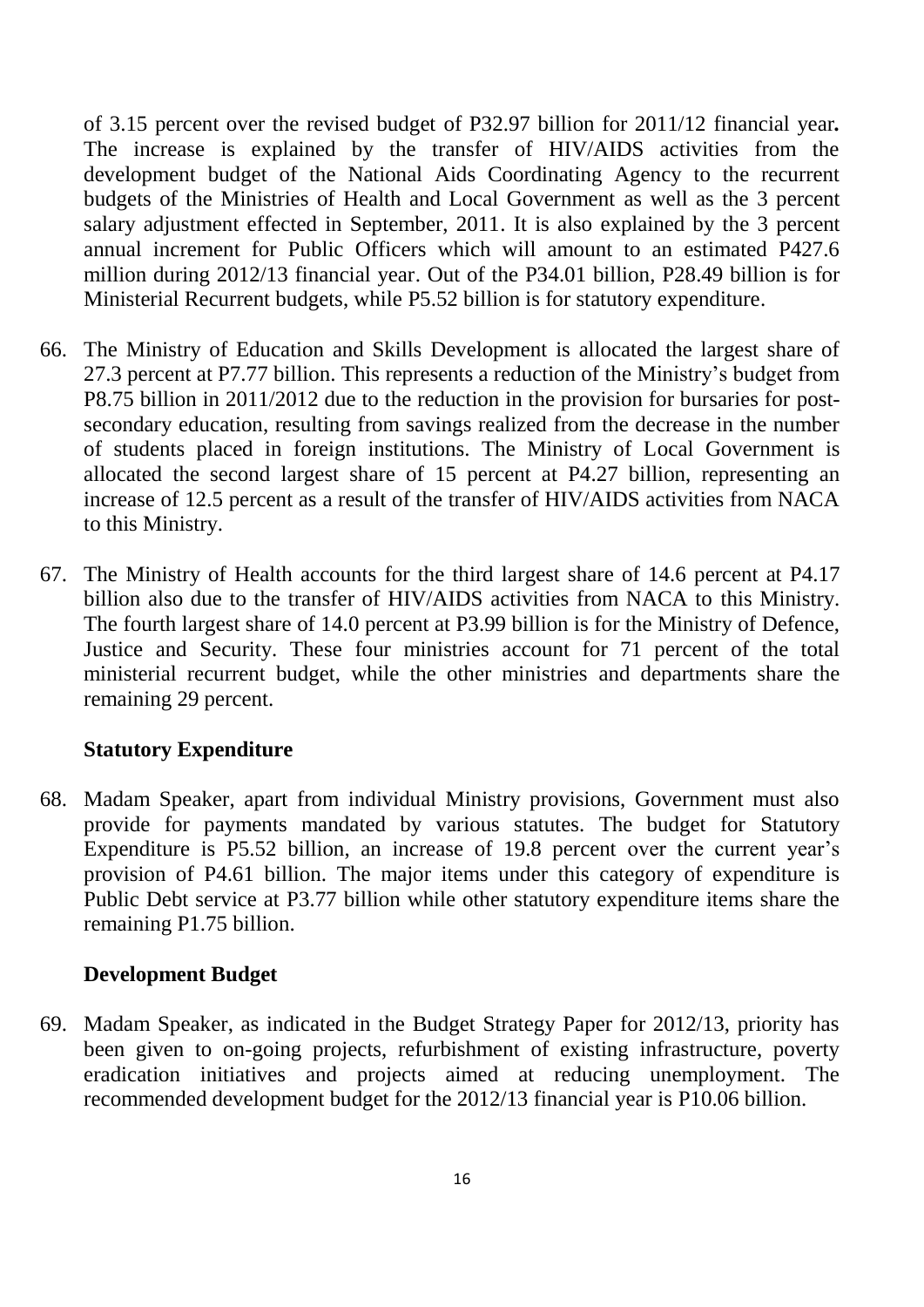- 70. The largest share of the proposed development budget at P2.69 billion or 26.7 percent is allocated to the Ministry of Minerals, Energy and Water Resources. The major projects that constitute 93 percent of the Ministry's development budget include: BPC Finances at P800 million to cover Morupule "B" Power Station and Emergency Power; Renewable Energy at P94 million to finance rural electrification; Water Planning and Development at P1.24 billion; and Major Villages Water Supply at P380 million. The allocation under the Water Planning and Development Project is mainly to cover construction works at the three dams of Thune, Lotsane and Dikgatlhong as well as the North South Carrier II project. The Major Villages Water Supply project is mainly for connections of the villages of Kanye and Molepolole to the North South Carrier.
- 71. The second largest allocation of 20.9 percent goes to the Ministry of Transport and Communications at P2.10 billion to cover on-going and new projects that include the Kasane Airport, Charleshill to Ncojane road and Tonota to Francistown road as well as associated bridges of Shashe, Tholodi and Tati. The allocation also covers the cost of construction of the new Kazungula and Thamalakane bridges. In addition, an allocation of P100 million has been made towards the e-government programme.
- 72. The Ministry of Local Government at P1.18 billion takes the third largest share. Prominent among the Ministry's development initiatives are the Ipelegeng and Village Infrastructure projects. These take a major share of the budget at P530 million and P272.2 million, respectively and account for 68 percent of the total Ministry's development budget. In addition, an allocation of P44.6 million has been made towards provision of destitute housing. The remaining Ministries/Departments share the remainder of the development budget.

#### <span id="page-18-0"></span>**Maintenance of Government Assets**

- 73. Madam Speaker, Government is cognisant of the fact that as new projects are being implemented and new plant and equipment is being procured, there is need to maintain and repair existing facilities and assets. It is in this regard that an amount of P1.84 billion has been set aside in the 2012/2013 budget to cater for maintenance, repairs and refurbishments of Government assets.
- 74. Project implementation, management and overall cost, continue to be a challenge in Government. This is largely due to delays in start and completion of projects, overspecification of designs, and change in scope of on-going projects which result in costoverruns. To address this problem, the Department of Buildings and Engineering Services has instituted audit and inspection teams to review and audit all project designs and monitor implementation of projects with a view to introducing stringent controls to avert over specification of designs, change in scope of on-going projects as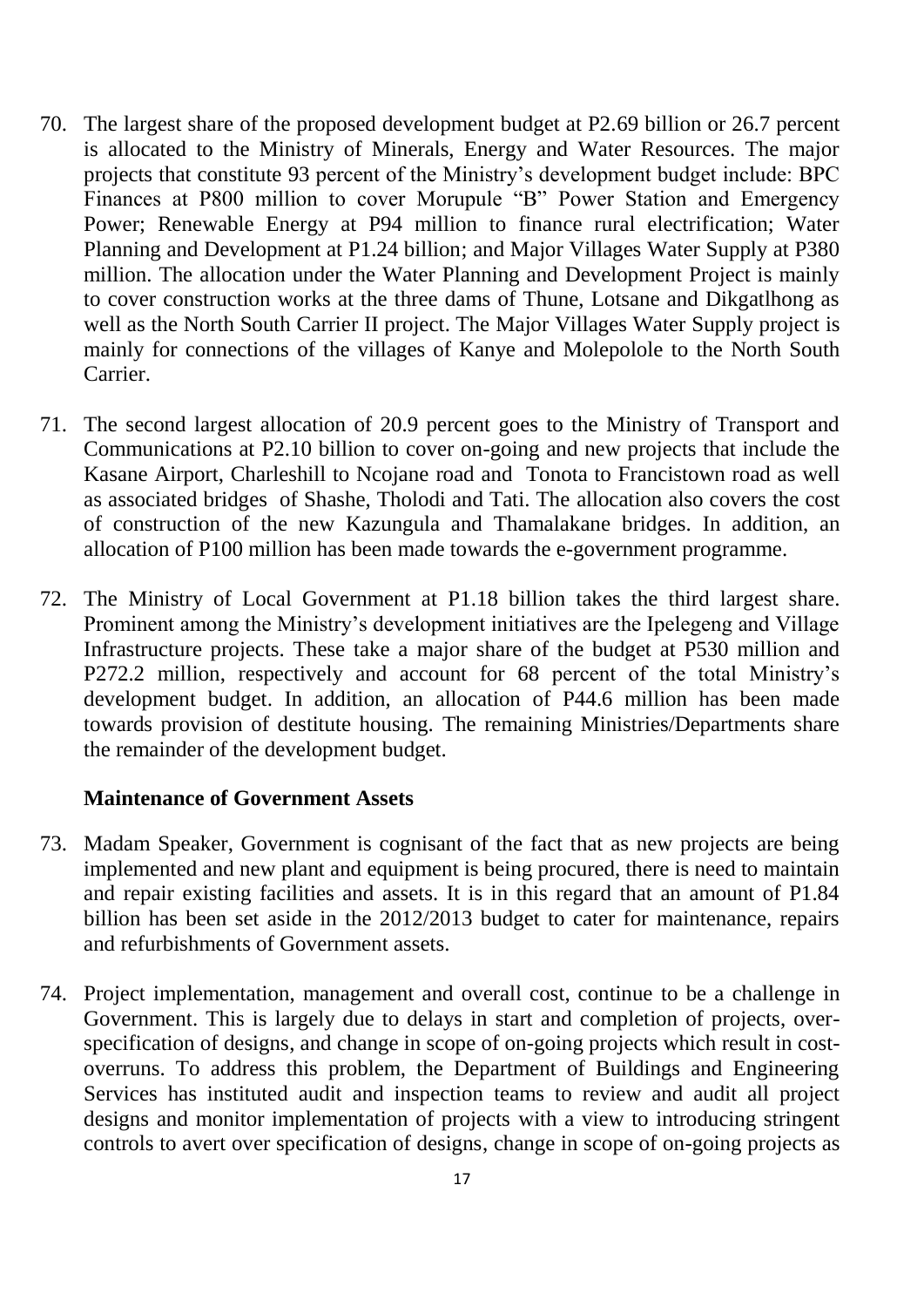well as contain costs within budget. Furthermore, the Public Finance Management Reforms Programme introduced in my Ministry will also assist in addressing the issue of timely implementation of projects through the introduction of procurement plans; adoption by 2016 of a three year estimate of fiscal aggregates; and having three year rolling estimates for the budget instead of discrete annual budgets as is the case now. These initiatives will allow for better planning and implementation of programmes and projects.

## <span id="page-19-0"></span>**VI. OVERALL BALANCE**

75. Madam Speaker, total revenues and grants for the financial year 2012/13 are forecast at P42.91 billion whilst total expenditure and net lending is forecast at P41.76 billion which is about 33.2 percent of forecast 2012/13 GDP of about P126 billion. The net result is a budget surplus of P1.15 billion which is about 0.9 percent of forecast GDP.

#### <span id="page-19-1"></span>**VII. FISCAL LEGISLATION**

- 76. Madam Speaker, Honourable Members may recall that in July 2011 we introduced amendments to the Income Tax Act which were meant to simplify the Act and, among others, to repeal the two-tier corporate tax system with a view to improving the investment climate and the competitiveness of the economy.
- 77. In the 2011 Budget Speech, I mentioned the need to review the Insurance Industry Bill and the Retirement Funds Bill. Whereas the work on these Bills is underway, the consultation process is taking time. On the other hand, amendment of the Collective Investment Undertakings Act, has started. Amendments have also been made to the Value Added Tax which among others included exemptions from VAT of farm implements such as ploughs, planters and harvesters. The Government is also reviewing the tax and banking laws to be in line with international standards on transparency and exchange of information for tax purposes.

#### <span id="page-19-2"></span>**VIII. CONCLUSION**

78. Madam Speaker, this year's budget is prepared under conditions of considerable uncertainty, with a possibility of yet another recession looming. It also comes at a time when our debt level has increased and our future revenues are projected to fall substantially. Yet we need to sustain economic growth as much as we can from available resources without incurring unsustainable debt or jeopardising current and future economic growth prospects. I am therefore pleased to say that while Government had promised a balanced budget this financial year, instead a modest surplus is projected. This, Madam Speaker, has already required considerable belttightening in Government. It is a demonstration to the rest of the world that Botswana